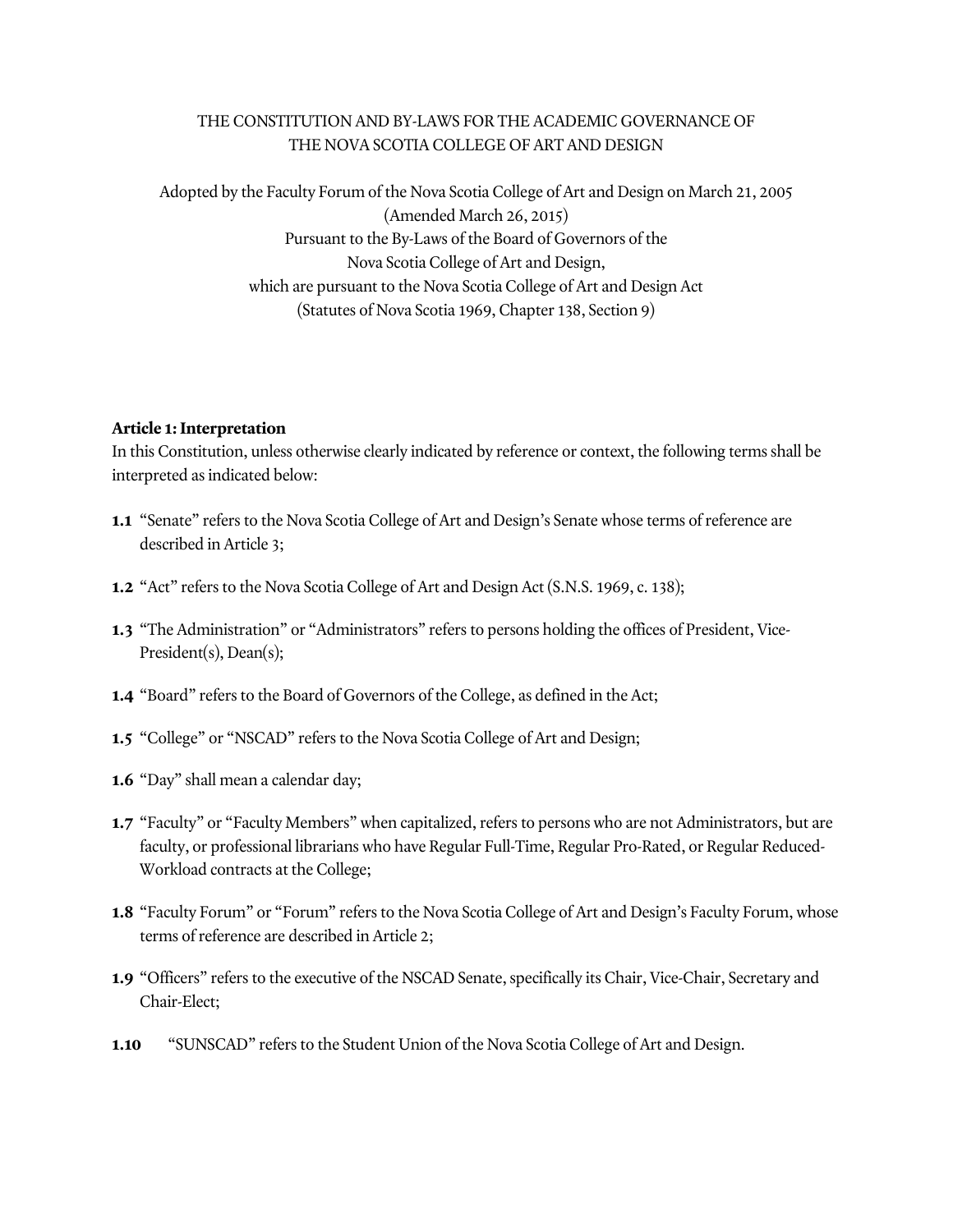### **Article 2: The NSCAD Faculty Forum**

### **2.1** Membership

The voting members of Faculty Forum are: all members of Senate; all other members of faculty on Regular Full-Time, Regular Pro-Rated and Regular Reduced-Workload appointments; and Professional Librarians. For the purposes of Article 2.2.2, Administrators, the Registrar, the Manager of the School of Extended Studies, and representatives of SUNSCAD and the Board shall not vote;

- **2.2** Duties and Responsibilities of the NSCAD Faculty Forum shall be:
	- **2.2.1** Amending the Constitution and By-Laws for Academic Governance of the Nova Scotia College of Art and Design with the exception of Article 3.1, 3.2;
	- **2.2.2** Electing Faculty Members to the following: the Board of Governors (election to take place in the Winter Semester), the Honourary Degree Committee (election to take place in the Winter Semester), Selection Advisory Committees (election to take place in the Fall Semester), Appointment Review Committees (election to take place in the Fall Semester), and Senate Members-at-Large (see Clause 3.3.1);
	- **2.2.3** Electing the Chair of Senate;
	- **2.2.4** Consulting with the Board of Governors on Program and/or Division establishment or discontinuation, and on significant Program modifications;
	- **2.2.5** Meeting when called by Senate to discuss matters of importance to the College Community.
- **2.3** Meetings of Faculty Forum shall be chaired by the Chair of Senate;
- **2.4** Twenty-two (22) voting members shall constitute a quorum of Faculty Forum;
- **2.5** In addition to meetings which are held for the purposes listed above in Clause 2.2, the Faculty Forum shall convene at the start of each of the Fall and Winter semesters for the purposes of introducing new members and new graduate students; receiving reports from the Administration on the state of the University; and providing a forum for the discussion of other matters of routine importance to the University Community;
- **2.6** Elections shall be by secret ballot and proxy votes are not permitted.

#### **Article 3: The Senate**

**3.1** Voting Members of Senate shall be: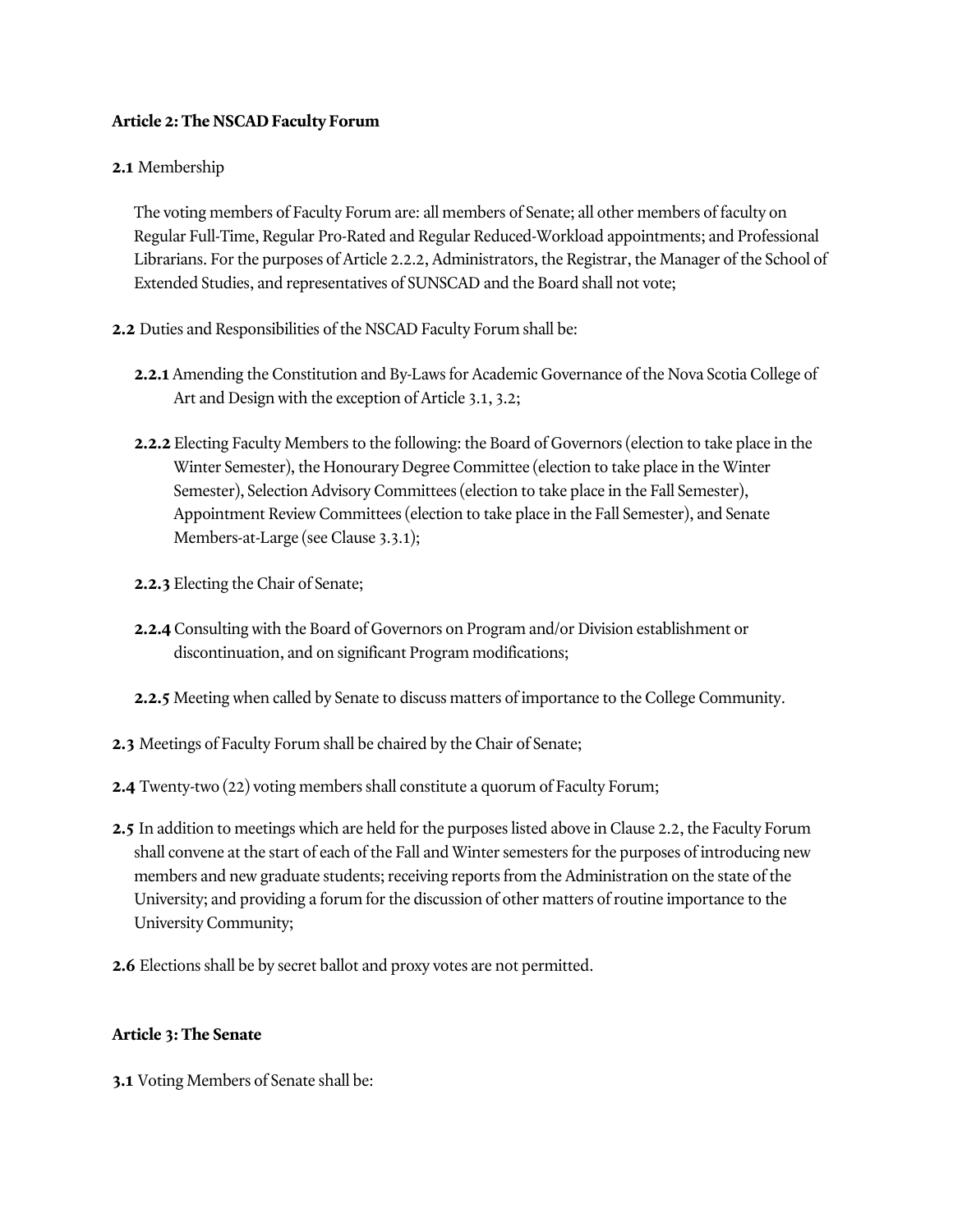- **3.1.1** The Chair of Senate (only in the case of a tie);
- **3.1.2** Nine (9) Faculty Members: the Chair of each Division (currently Art History and Contemporary Culture, Craft, Design, Fine Arts, Foundation, and Expanded Media); and three (3) Members-at-Large, from different Divisions, elected by Faculty Forum; (see Clause 3.3);
- **3.1.3** The Provost and Vice-President, Academic and Research;
- **3.1.4** The Dean;
- **3.1.5** A member appointed by the Board of Governors for a one-year term;
- **3.1.6** Two students appointed by SUNSCAD for a one-year term;
- **3.1.7** The Director of the Master of Design Program, the Director of the Master of Fine Arts Program and the Director of the Master of Arts in Art Education Program;
- **3.1.8** The University Director of Library Services;
- **3.1.9** One Regular Part-Time Faculty Member, elected by Regular Part-Time Faculty Members for a oneyear term (election to take place in the Winter Semester).
- **3.2** Non-voting Members of Senate shall be:
	- **3.2.1** The President of the College;
	- **3.2.2** The Vice-President, Finance and Administration;
	- **3.2.3** The Vice-President, Student Experience and Registrar;
	- **3.2.4** The Manager of the School of Extended Studies;
	- **3.2.5** The Chair-Elect as per Article 4.3.
- **3.3** Election of Members-at-Large
	- **3.3.1** Elections shall take place in the Winter Semester;
	- **3.3.2** Elections are conducted by the Academic Administrative Assistant by secret ballot;
	- **3.3.3** The term of office shall be two (2) years, beginning July 1;
	- **3.3.4** If a member cannot fulfill his/her term of office, a by-election will be held within thirty (30) days.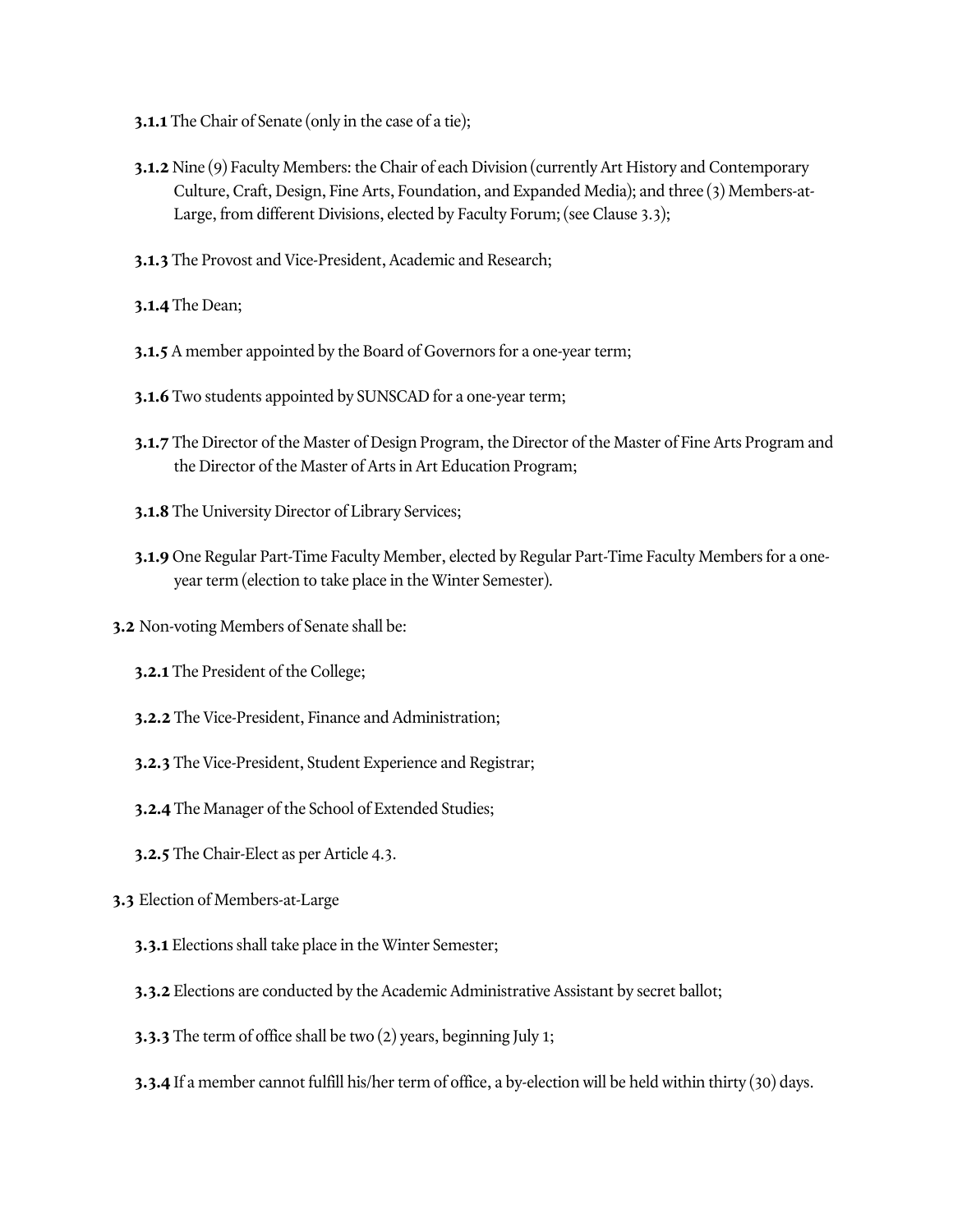- **3.4** General Rights and Responsibilities shall be:
	- **3.4.1** To meet regularly, conduct business and maintain records;
	- **3.4.2** To act on any issue related to academic programs or policies;
	- **3.4.3** To oversee the development, delivery and performance of academic programs, standards, policies and regulations.
- **3.5** Specific Rights and Responsibilities shall be:
	- **3.5.1** Amending Articles 3.1, 3.2 of the Constitution and By-Laws for Academic Governance of the Nova Scotia College of Art and Design;
	- **3.5.2** Setting the academic calendar and related policies;
	- **3.5.3** Setting basic units of measure of study (e.g. credits, semester hours); course classifications; and grading and evaluation systems;
	- **3.5.4** Setting requirements for degrees, majors and minors;
	- **3.5.5** Receiving and acting on proposals for new or revised credit courses;
	- **3.5.6** Setting standards and requirements for admission;
	- **3.5.7** Setting policies and procedures for admission to degree, major or minor programs;
	- **3.5.8** Setting academic standards required of all students 'in good standing' and the consequences of failing to meet these standards (see Article 6.4.3 on Academic Status Review Committee);
	- **3.5.9** Setting policies and procedures for individual student appeal of the application of policies, requirements, or procedures (see Article 6.4. on Academic Policy Appeals Committee);
	- **3.5.10** Setting standards and policies for academic integrity for students;
	- **3.5.11** Forming committees to study and make proposals on issues related to academic matters;
	- **3.5.12** Initiating internal and external academic program reviews and determining protocols and processes for these reviews;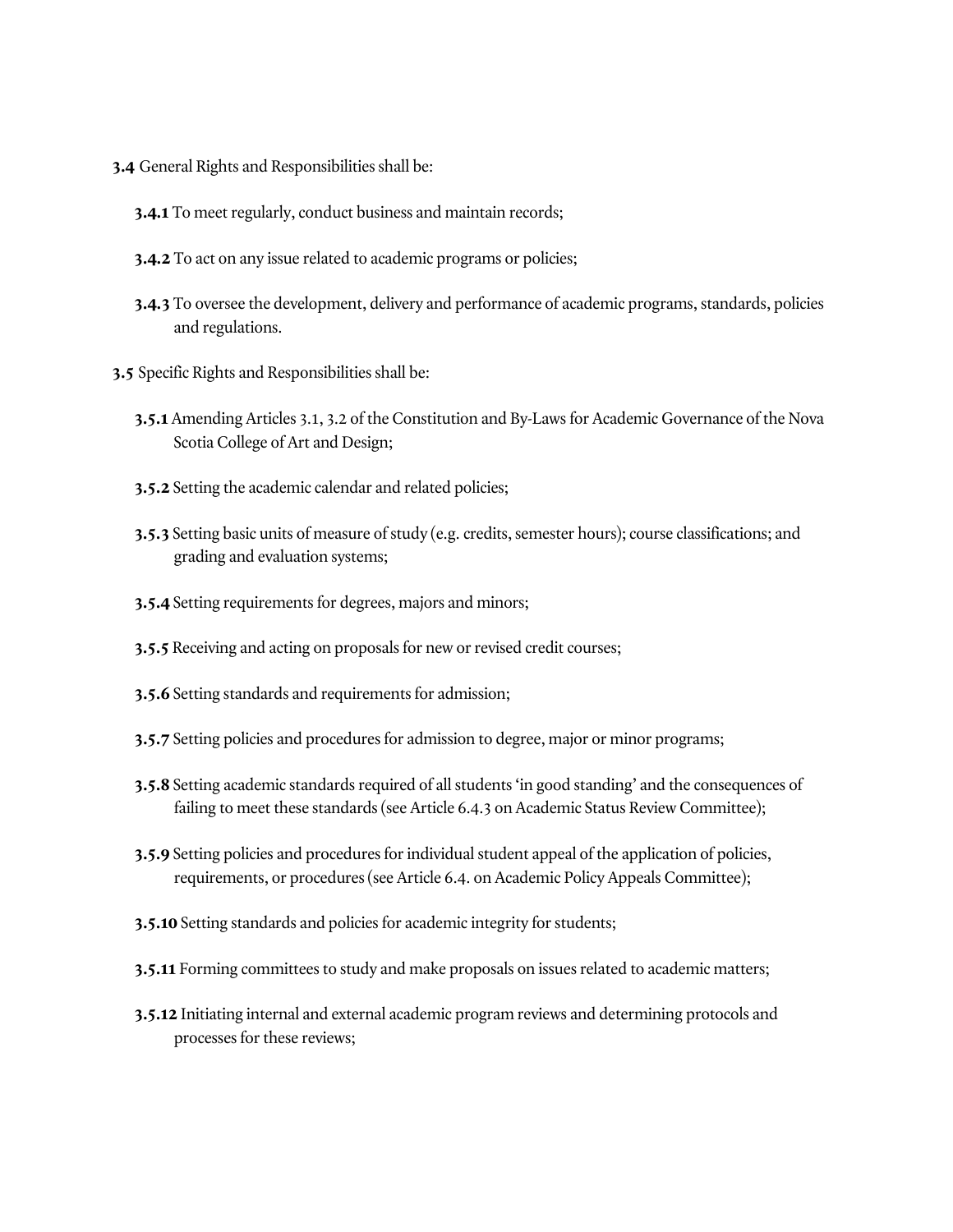- **3.5.13** Requesting and receiving information relevant to carrying out the rights and responsibilities described in Article 3.4;
- **3.5.14** Making recommendations to the Board of Governors on the introduction or termination of degrees and major or minor programs of study;
- **3.5.15** Making recommendations to the Administration and/or the Board of Governors on the allocation of resources (fiscal, space and staffing) to support academic programs;
- **3.5.16** Considering any other issues that may fall within the mandate of Senate.

## **Article 4: Officers of Senate**

**4.1** The Officers of Senate shall be the Chair, the Vice-Chair, the Chair-Elect and the Secretary;

**4.2** The Chair:

**4.2.1** The Chair shall be a Faculty member elected by Faculty Forum through a secret ballot for a two (2) year term. The Chair shall be eligible for re-election;

**4.2.2** The election of the Chair shall take place in the fall semester of the second year of the term of the sitting Chair. The successful candidate shall be the "Chair-Elect" until June 30;

**4.2.3** The responsibilities of the Chair shall include:

- **4.2.3.1** The general administration of Senate and Forum;
- **4.2.3.2** Presiding over all meetings of Senate and Forum;
- **4.2.3.3** Setting dates and preparing agendas for meetings;
- **4.2.3.4** Overseeing the timely preparation and circulation of announcements and minutes of meetings;
- **4.2.3.5** Directing Senate business to and from committees, Forum, the Administration, the Board, or any other relevant body;
- **4.2.3.6** Making or authorizing statements that represent the position of Senate or Forum, after appropriate consultation with other bodies or individuals, including the President.

**4.3** The Chair-Elect: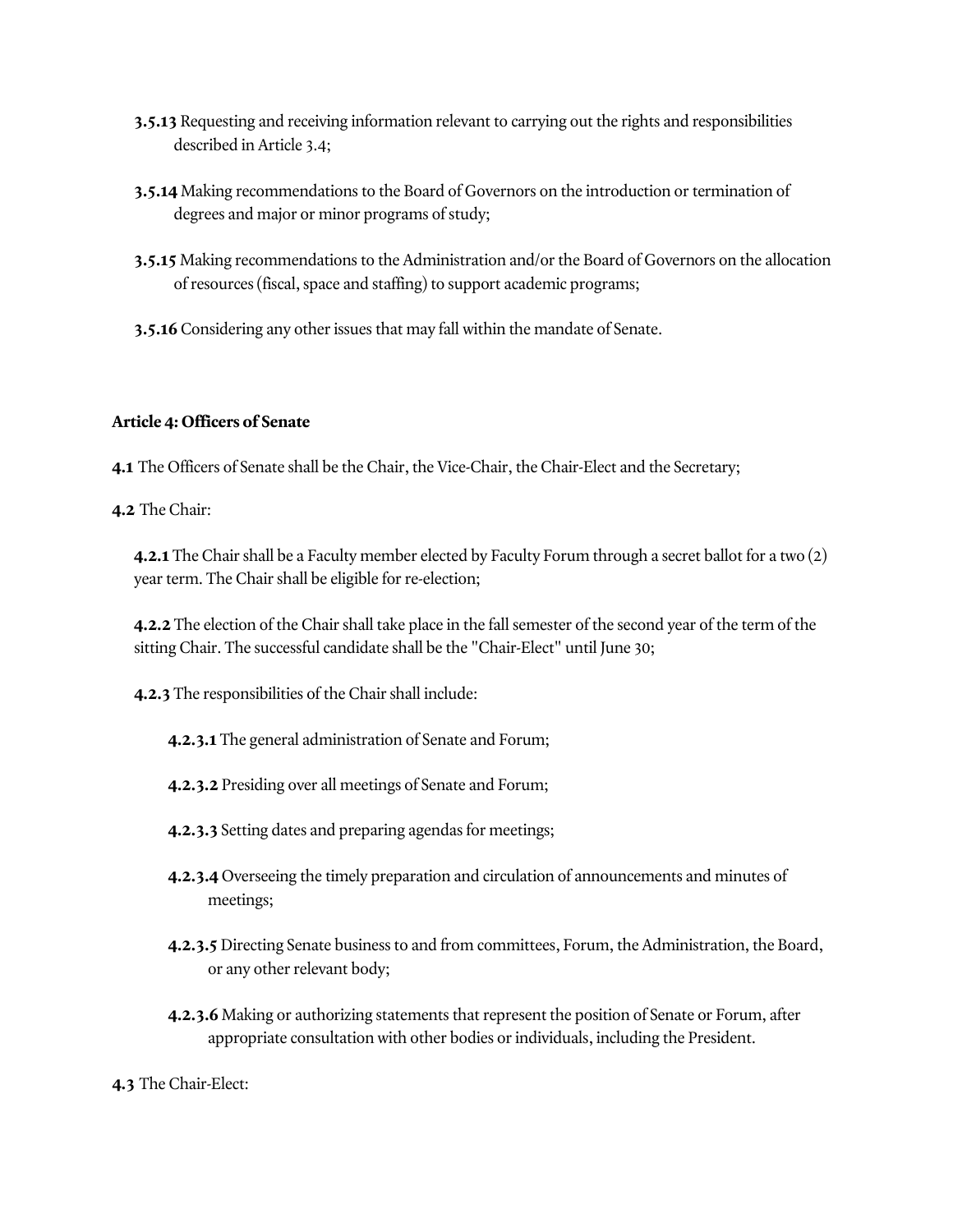- **4.3.1** If the Chair-Elect is already a member of Senate, he or she shall continue in this position until June 30, but shall also immediately become an Officer of Senate. If the Chair-Elect is a Division Chair or a Member-at-Large, his or her constituency shall elect a replacement to begin July 1;
- **4.3.2** If, at the time of taking office, the Chair-elect is not a member of Senate, he or she shall immediately become a non-voting member and an Officer of Senate.
- **4.4** The Vice-Chair:
	- **4.4.1** The Vice-Chair of Senate shall be a Faculty Member of Senate elected by Senate for a two (2) year term;
	- **4.4.2** The Vice-Chair of Senate shall be responsible for advising and assisting the Chair in the administration of Senate business. Specific responsibilities shall include, but are not limited to, assuming the duties and responsibilities of Chair during meetings of Senate and Forum at the request of the Chair or during the absence of the Chair. The election of the Vice-Chair of Senate shall take place in the fall semester of the second year of the term of the sitting Vice-Chair and in the first year of the term of the Chair.
- **4.5** The Secretary:
	- **4.5.1** The Secretary of Senate shall be the Provost and Vice-President Academic and Research;
	- **4.5.2** The Secretary, in consultation with the Chair of Senate, shall be responsible for recording and maintaining the working and permanent records of Senate;
	- **4.5.3** Specific responsibilities of the Secretary shall include:
		- **4.5.3.1** Circulating notices of meetings and agendas of Senate and Forum;
		- **4.5.3.2** Recording and maintaining minutes of meetings and other records of Senate and Forum; and
		- **4.5.3.3** Maintaining a list of current voting members of the Forum.

## **Article 5: Meetings of Senate**

- **5.1** Calendar:
	- **5.1.1** Regular monthly meetings of Senate shall be scheduled by the Officers. The schedule shall be distributed one month before the beginning of each semester;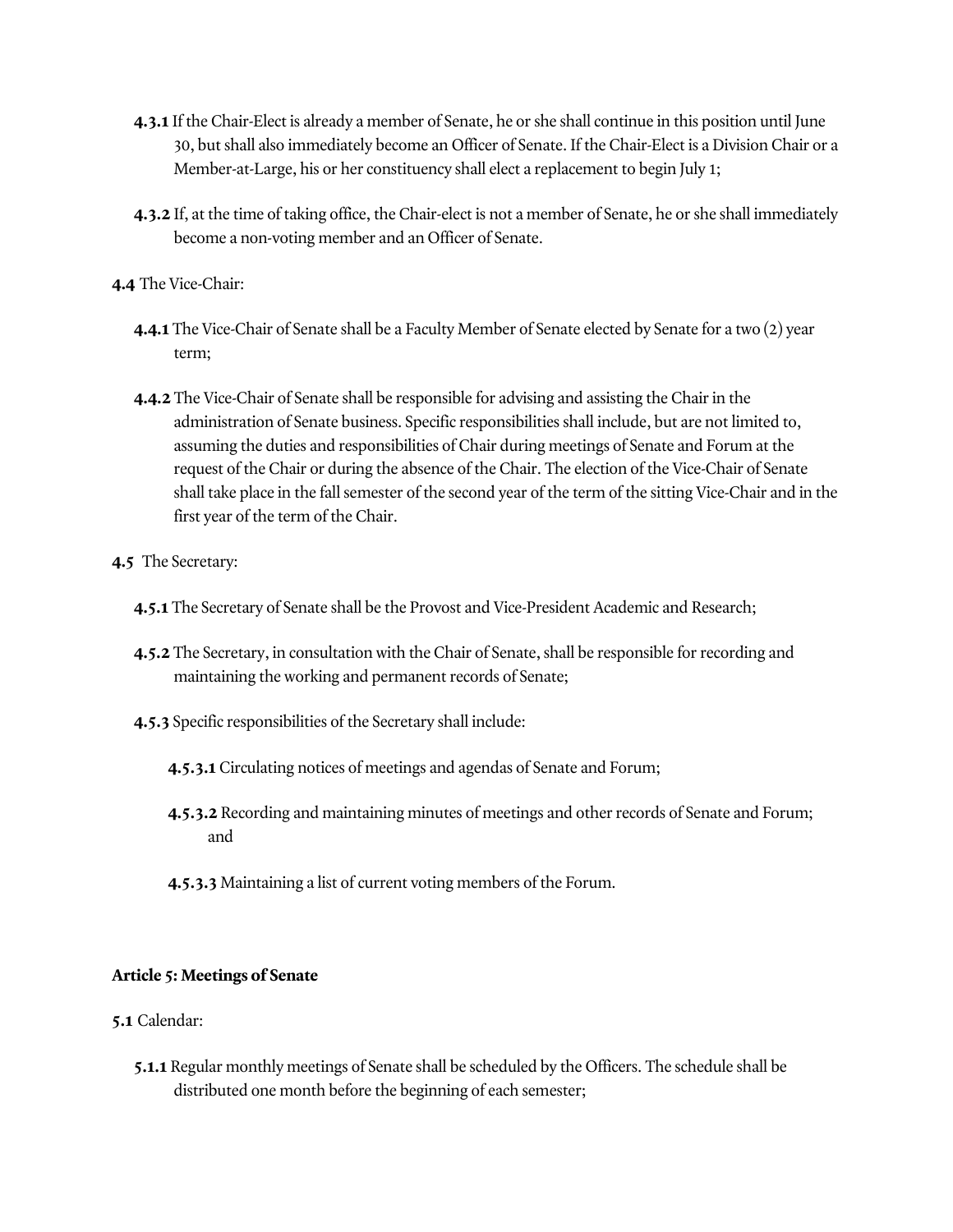- **5.1.2** Special meetings may be called by the Chair at the request of Faculty Members or the Administration;
- **5.1.3** Meetings may be cancelled or rescheduled by the Chair, in consultation with the Officers of Senate.
- **5.2** Notices of Meetings of Senate:
	- **5.2.1** Agendas and minutes shall be circulated to the membership no fewer than seven (7) days before any meeting;
	- **5.2.2** Motions regarding significant modifications to a program or to discontinue or establish a program require thirty (30) days' Notice of Motion;
	- **5.2.3** Motions regarding major changes in the allocation of resources to academic programs require thirty (30) days' Notice of Motion;
	- **5.2.4** Special meetings require seven (7) days' notice and shall only consider business announced in the meeting notice. Refer to article 5.1.2.
- **5.3** Order and Disposition of Business:
	- **5.3.1** Meetings shall be conducted in accordance with accepted parliamentary procedure, according to Robert's Rules of Order, or as set aside by a two-thirds (2/3) vote;
	- **5.3.2** Meetings shall be chaired by the Chair of Senate or, in the absence of the Chair, by the Vice-Chair;
	- **5.3.3** Meetings of Senate shall be open to the College community with the exception of meetings which Senate unanimously agrees to hold in private. Visitors may be invited to speak at the discretion of the Chair;
	- **5.3.4** Senate may elect a Parliamentarian from its members to advise on procedural matters at meetings of both Senate and Forum.
- **5.4** Voting:
	- **5.4.1** Twelve (12) voting members shall constitute a quorum;
	- **5.4.2** Motions of Senate will normally require a simple majority, with the exception of those matters where Robert's Rules of Order requires otherwise, or as specifically referred to in this document;
	- **5.4.3** Proxy votes are not permitted.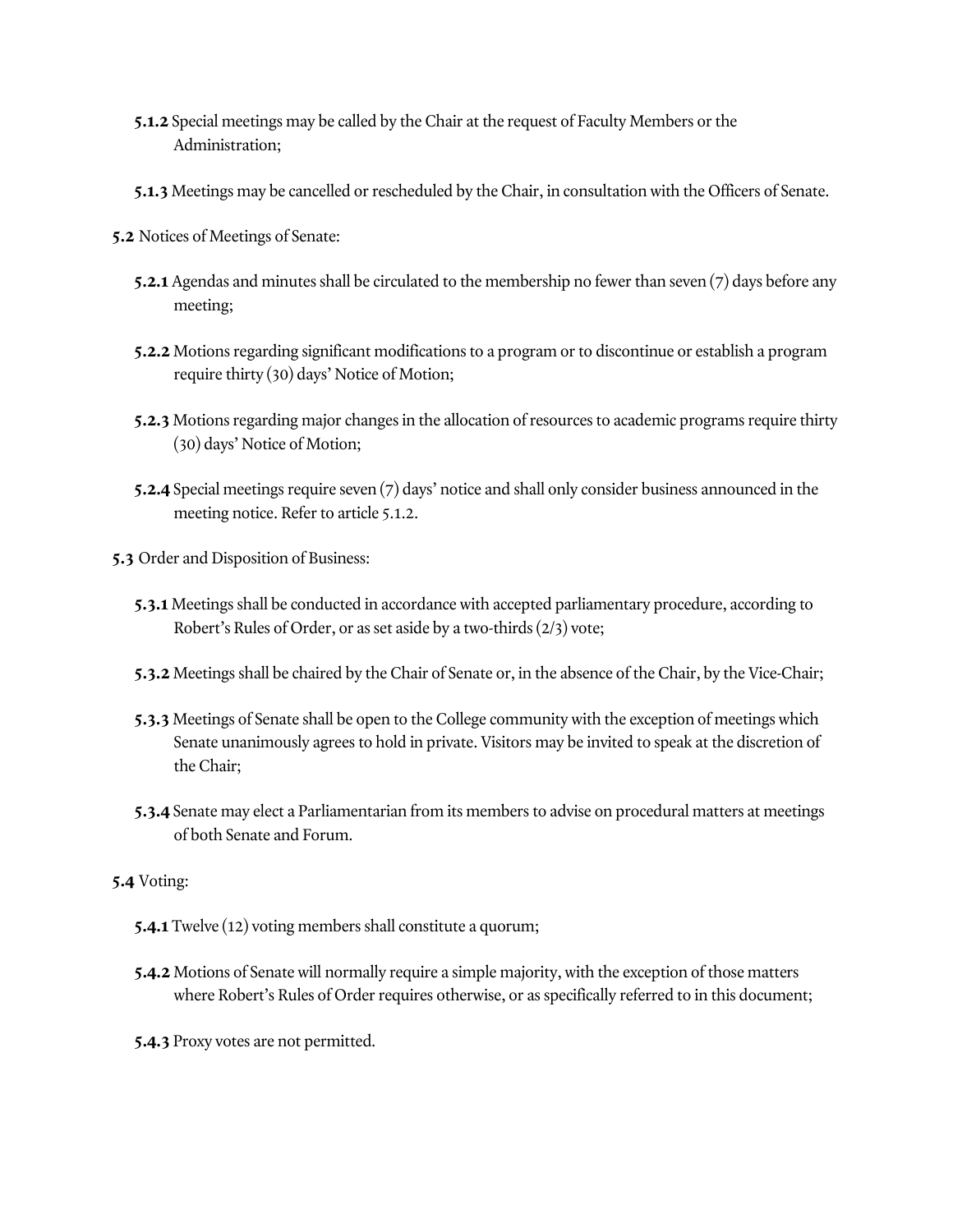### **Article 6: Standing Committees of Senate**

- **6.1** Standing Committees of Senate shall be:
	- **6.1.1** Chaired by a member of Senate but may include members from the College community;
	- **6.1.2** Maintained by Senate according to procedures determined by the Senate; and
	- **6.1.3** Established or changed by amendments to this Constitution and By-Laws.
- **6.2** Principles of Membership:
	- **6.2.1** Standing Committees of Senate shall have a simple majority of Faculty Members;
	- **6.2.2** Standing Committees shall normally include three or more Faculty members, one or more SUNSCAD representatives, and one administrator or staff person;
	- **6.2.3** At the start of each academic year, the membership of all Standing Committees shall be ratified by Senate. Membership recommendations shall be brought to Senate by the Provost and Vice-President, Academic and Research, after consultation with the Division Chairs.
- **6.3** General Rights and Responsibilities:
	- **6.3.1** The Standing Committees shall exercise the responsibilities assigned to them by Senate;
	- **6.3.2** Standing Committees may form subcommittees of their members to address specific matters; and
	- **6.3.3** Standing Committees shall submit the results of their work to Senate in an annual report or as scheduled by Senate.
- **6.4** The Standing Committees of Senate include the following:
	- **6.4.1** Executive Committee (SEC)

### Mandate

The Senate Executive Committee acts in the absences of the full Senate on matters of importance to the University and is responsible for the effective function and review of Senate.

Committee Composition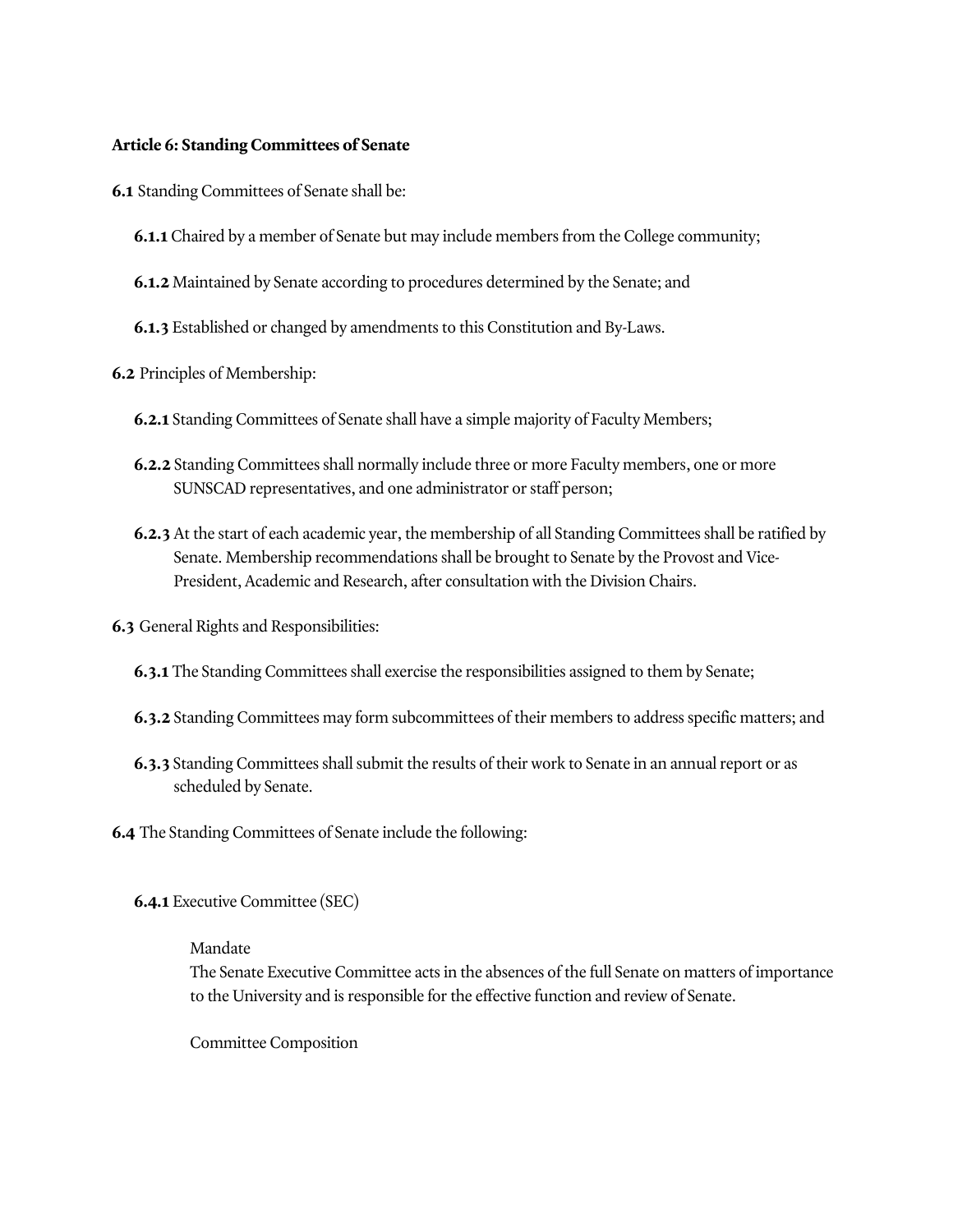The Committee is composed of five  $(5)$  voting members and three  $(3)$  non-voting members of Senate. The Committee is chaired by the Chair of Senate and meets at the call of the Chair. Quorum for all meetings shall be 2/3 majority of voting members.

Voting Members VP, Academic and Research, Secretary of Senate (or designate) Chair of Senate (Chair of Committee) Vice-Chair of Senate One (1) voting Faculty member of Senate (elected by Senate) One (1) voting Student member of Senate (elected by SUNSCAD)

Non-voting members President VP, Finance and Administration Associate VP, Student Experience and Registrar Guest, as required by the Committee

Terms of Reference

The Senate Executive Committee will:

a) Decide on matters referred to it under a specific delegation of authority by Senate during periods when Senate is not in session and within the limits defined in the NSCAD Constitution and By-Laws. All such decisions shall be reported to Senate electronically and at the next possible meeting;

b) Report on committee business to Senate quarterly or as required by the work of the committee; c) Act in an advisory capacity and make recommendations to Senate on issues referred to it by Senate, the Chair of Senate or the President;

d) Review annually and make recommendations to Senate on the structure, mandate, committee composition and effectiveness of the terms of reference of the Senate Executive Committee.

NOTE: The Senate Executive Committee cannot make direct changes to the Constitution and Bylaws.

## **6.4.2** Academic Resource Committee (ARC)

#### Mandate

The Academic Resources Committee develops, evaluates and makes recommendations to Senate and the Board of Governors and other areas of the University on the allocation of resources (fiscal, space and staffing) in support of academic programs.

Subcommittees of ARC

- Library Subcommittee (LC)
- Digital Technology Subcommittee (DC)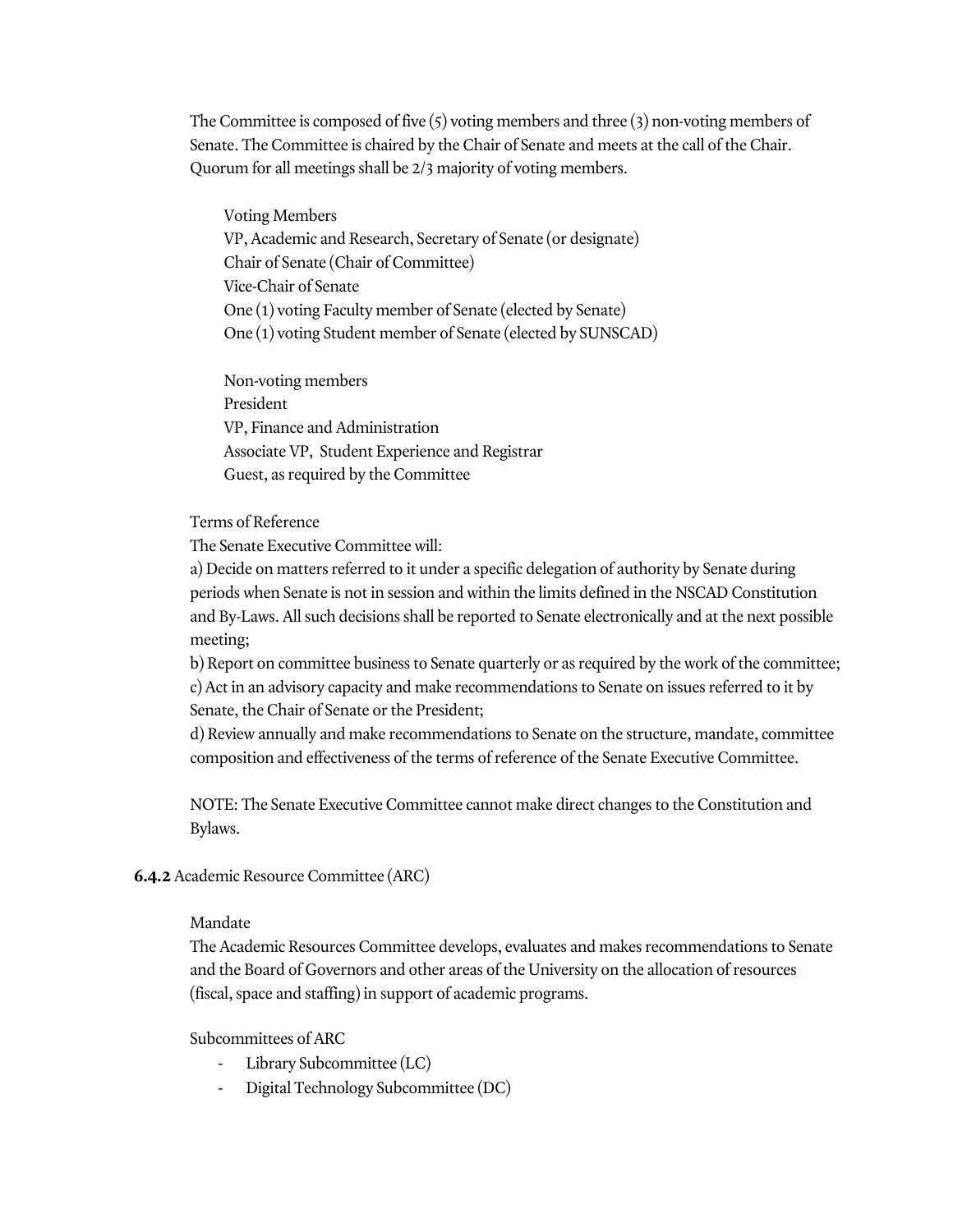- Gallery and Exhibitions Subcommittee (GC)

Committee Composition, Meeting Frequency and Quorum

The committee is composed of twenty-one (21) voting members and four (4) non-voting. The Committee is chaired by the VP, Academic and Research, Secretary of Senate (or designate) and meets monthly or at the call of the Chair. Quorum for all meetings shall be 2/3 majority of voting members.

Voting Members VP, Academic and Research, Secretary of Senate (or designate) Dean Vice-Chair of Senate Six (6) Chairs of all Divisions (Fine Arts, Expanded Media, Craft, Design, Art History and Contemporary Culture, Foundation) Six (6) Directors (MFA program, MDes program, MA in Art Education program, Director of Library Services, Director of Teaching and Learning, Director of ALG) Four (4) Faculty-at-Large (assigned by Senate) One (1) Student member of Senate (appointed by SUNSCAD)

Non-voting members President VP, Finance and Administration Associate VP, Student Experience and Registrar Academic Affairs Officer Guest, as required by the Committee

Terms of Reference

The Academic Resource Committee will:

a) Recommend to Senate and the Board of Governors on the allocation of academic resources within the limits defined in the NSCAD Constitution and By-Laws;

b) Advise Senate and the Board of Governors on matters of resource planning and academic resources for the University;

c) Communicate with program areas on academic resource planning;

d) Review and recommends on all budgetary processes and priorities as they relate to academic programs;

e) Report to Senate on the work of all subcommittees of ARC;

f) Review to Senate annually on the effectiveness of all subcommittees;

g) Reports on committee business to Senate four (4) times per year or as required by the work of the committee, prepared by the Chair;

h) Review annually and make recommendations to Senate on the structure, mandate, committee composition and effectiveness of the terms of reference of the Academic Resource Committee.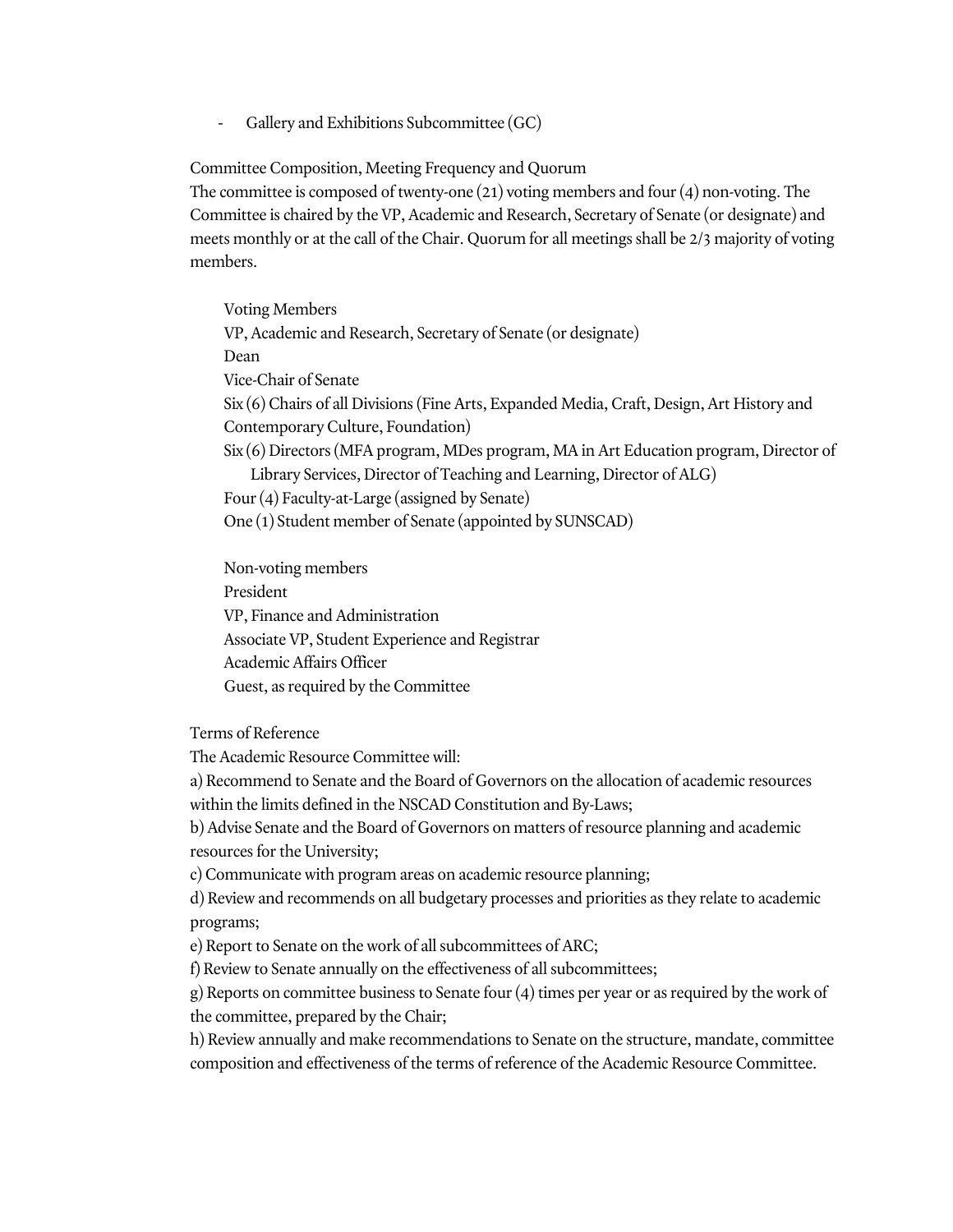Terms of Reference Subcommittees of ARC

**6.4.2.1** Library Subcommittee (LC)

#### Mandate

The Library Subcommittee oversees, evaluates and recommends to Academic Resources Committee library services and practices in support of academic programs;

Subcommittee Composition, Meeting Frequency and Quorum The Subcommittee is composed of five (5) voting members. The Subcommittee is chaired by the Director of Library Services (or designate) and meets as needed at the call of the Chair. Quorum for all meetings shall be 2/3 majority of voting members.

Voting Members Director of Library Services Four (4) members of ARC

Terms of Reference

The Library Subcommittee will:

a) Review and make recommendations to ARC concerning resource requirements for all library services;

b) Develop and update policies related to library services;

c) Act in an advisory capacity and make recommendations to ARC and Senate on such other issues which may be referred to it by ARC, Senate, or the Chair of Senate.

**6.4.2.2** Digital Technology Subcommittee (DC)

Mandate

The Digital Technology Subcommittee oversees, evaluates and recommends to the Academic Resources Committee services and practices relating to electronic technology in support of academic programs;

Subcommittee Composition, Meeting Frequency and Quorum The Subcommittee is composed of five (5) voting members. The Subcommittee is chaired by the Director of Teaching and Learning (or designate) and meets monthly or as needed at the call of the Chair. Quorum for all meetings shall be 2/3 majority of voting members.

Voting Members Director of Teaching and Learning Director of Library Services Three (3) members of ARC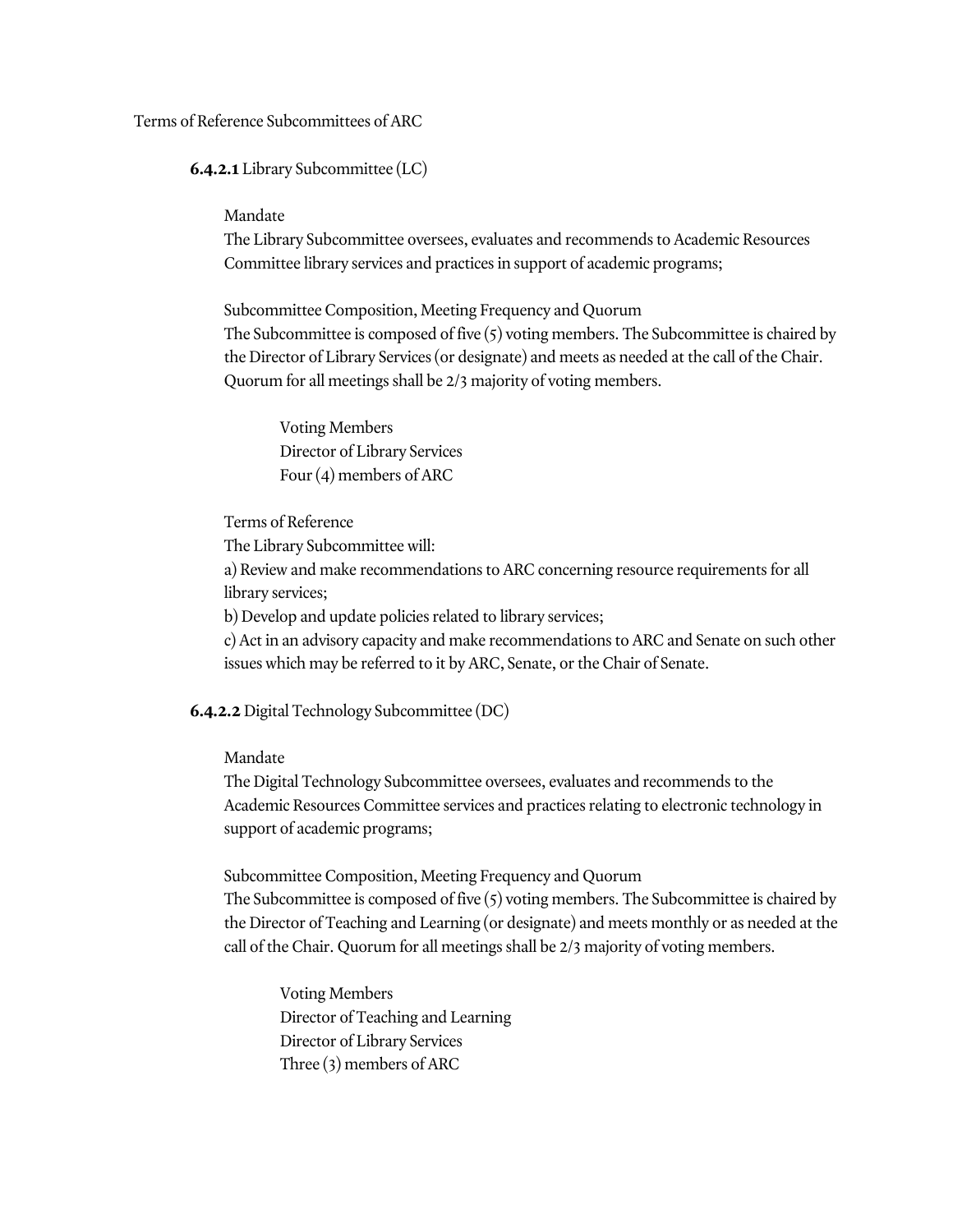Terms of Reference

The Digital Technology Subcommittee will:

a) Review and make recommendations to ARC concerning resource requirements for learning management systems, the NSCAD website or other related NSCAD digital platforms which have a bearing on academic programs or provide services or support to academic programs;

b) Develop and update policies related to digital technologies and academic programs c) Acts in an advisory capacity and make recommendations to ARC and Senate on such other issues which may be referred to it by ARC, Senate, or the Chair of Senate.

**6.4.2.3** Gallery and Exhibitions Subcommittee (GC)

### Mandate

The Gallery and Exhibitions Subcommittee approves, advises and makes recommendations on Gallery programming and services consistent with the Gallery mandate;

Subcommittee Composition, Meeting Frequency and Quorum The Subcommittee is composed of five (5) voting members. The Subcommittee is chaired by the Director of the Gallery (or designate) and meets as needed at the call of the Chair. Quorum for all meetings shall be 2/3 majority of voting members.

Voting Members Director of the Anna Leonowens Gallery Exhibitions Coordinator Two (2) members of ARC (assigned) One (1) Student member of Senate (appointed by SUNSCAD)

Terms of Reference

The Gallery and Exhibitions Subcommittee will:

a) Review and make recommendations to ARC concerning all services and programs delivered through the Gallery;

b) Recommend to ARC on long-term planning for the Gallery and gallery programming related to academic programs;

c) Act in an advisory capacity and make recommendations to ARC and Senate on issues referred to it by ARC, Senate, or the Chair of Senate.

**6.4.3** Academic Standards and Quality Assurance (ASQA)

Mandate

The Academic Standards and Quality Assurance Committee is responsible for overseeing the academic standards for all studies and the development and review of all policies and procedures related to academic standards for the University. The committee will also receive, review and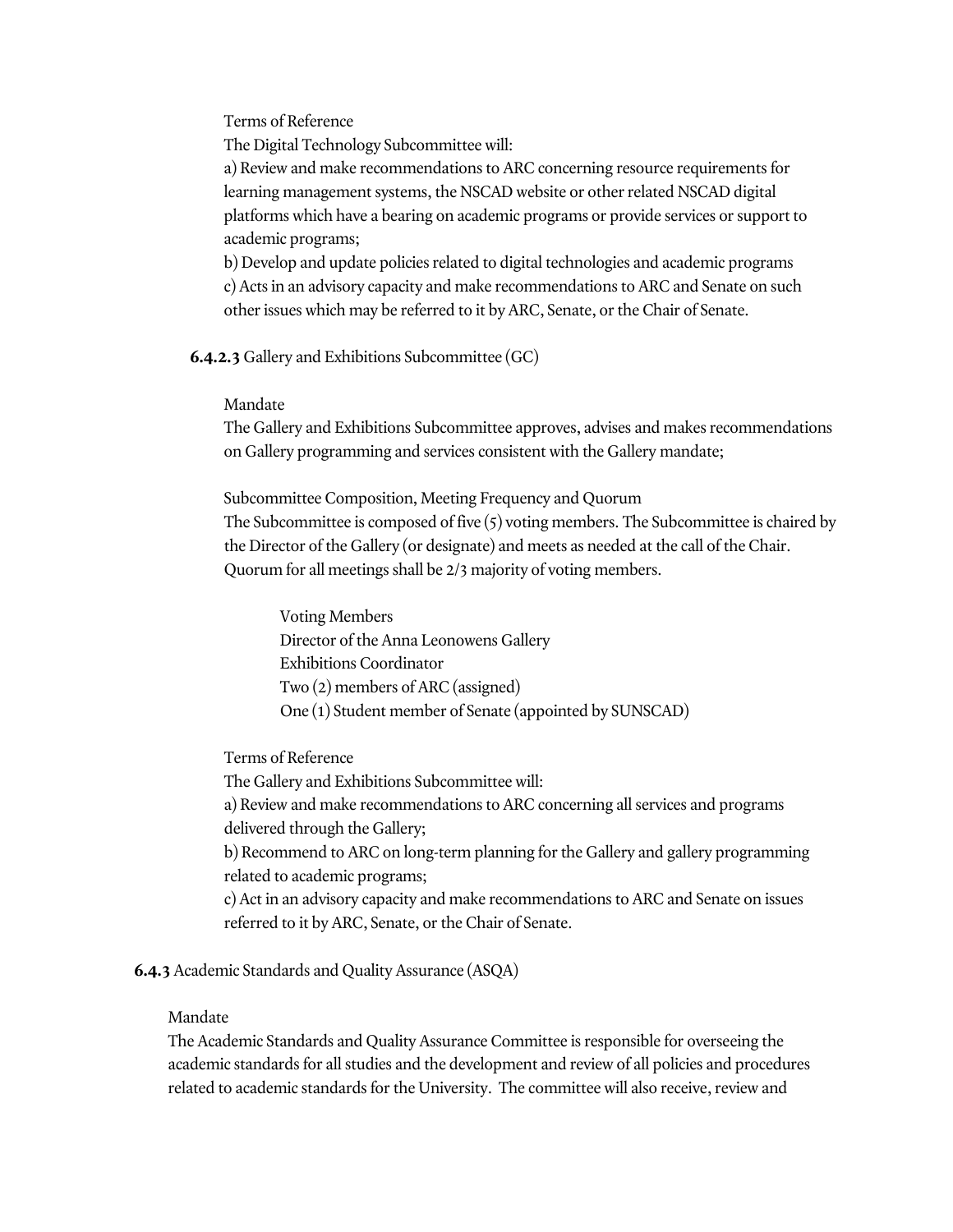present to Senate on all quality assurance reviews produced internally for the University. The committee will decide and report to Senate on all matters related to the application of academic standards in cases of minimum standard requirements and the student appeals process.

#### Committee Composition

The Committee is composed of eleven (11) voting members and three (3) non-voting members of Senate. The Committee is chaired by the VP, Academic and Research or designate and meets at the call of the Chair. Quorum for all meetings shall be 2/3 majority of voting members.

Voting Members VP, Academic and Research, Secretary of Senate (or designate) Dean Two (2) voting Faculty members of Senate (assigned by Senate) Seven (7) Faculty members (assigned by Senate with representation from all program areas)

Non-voting members President Associate VP, Student Experience and Registrar Academic Affairs Officer Guest, as required by the Committee

Terms of Reference

The Academic Standards and Quality Assurance will:

a) Guide and oversee the academic standards for undergraduate and graduate studies at NSCAD within the limits defined in the NSCAD Constitution and By-Laws;

b) Act on and oversee the quality assurance processes for NSCAD University;

c) Consult, support and communicate with all Divisions and program areas during quality assurance review periods;

d) Report to Senate on Quality Assurance Reviews;

e) Review information regarding any student failing to meet the minimum academic standards, and determines appropriate action within the approved policy;

f) Review and decide on all student appeals according to NSCAD policy, standards and procedures, and act to resolve them within approved policy. The committee shall report on all appeals to Senate; g) Review and recommend to Senate changes in academic policies and procedures related to academic standards;

h) Report directly to Senate and make formal reports of committee business to Senate a minimum of two (2) times per year or as required by the work of the committee or the work of Senate.

i) Act in an advisory capacity and make recommendations to Senate on such other issues which may be referred to it by Senate, the Chair of Senate, or the President;

j) Review annually and make recommendations to Senate on the structure, mandate, committee composition and effectiveness of the terms of reference of the Academic Standards and Quality Assurance Committee.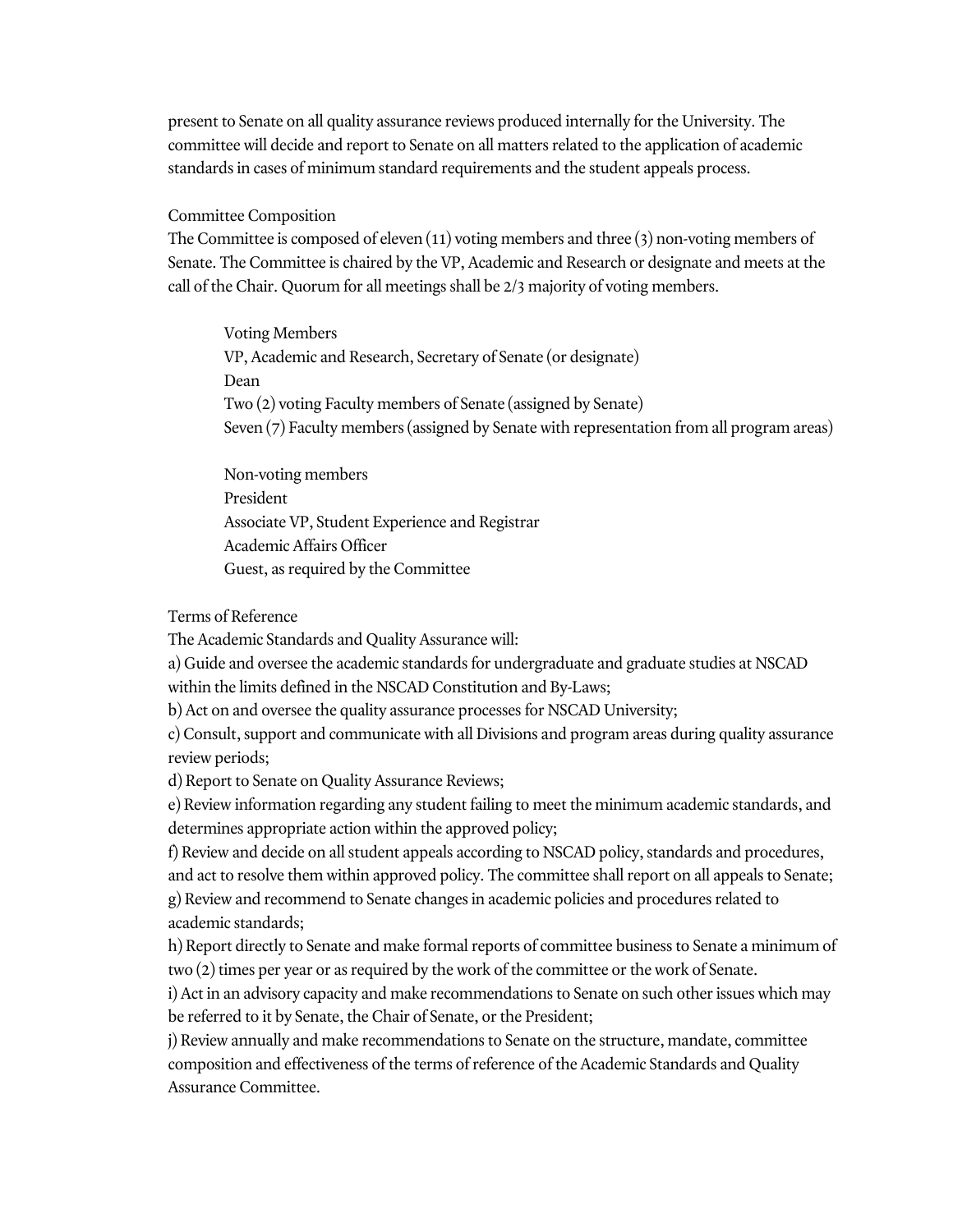**6.4.4** Policy and Planning Committee (PPC)

### Mandate

The Policy and Planning Committee (PPC) is the principal body responsible for strategic academic planning at NSCAD. This committee will act to develop policies and procedures including in the development of the Academic Plan and is the principal advisor for the University on matters of strategic academic planning.

# Committee Composition

The Committee is composed of eleven (11) voting members and three (3) non-voting members of Senate. The Committee is chaired by the VP, Academic and Research, Secretary of Senate (or designate) and meets monthly or at the call of the Chair. Quorum for all meetings shall be 2/3 majority of voting members.

Voting Members VP, Academic and Research, Secretary of Senate (or designate) Dean One (1) Voting Member of Senate (assigned by Senate) Seven (7) Faculty members (assigned by Senate with representation from all program areas) One (1) voting Student member of Senate (elected by SUNSCAD)

Non-voting members President The VP, Finance and Administration The Associate VP, Student Experience and Registrar Guest, as required by the Committee

Terms of Reference

The Policy and Planning Committee will:

a) Act as developer and advisor to Senate on matters related to academic policy, planning and priorities within the limits defined in the NSCAD Constitution and By-Laws;

b) Review yearly all academic policies and make recommendations for changes, deletions or development of new policies related to academics;

c) Act to advise and review for Senate on the development and progress of the academic plan;

d) Develop and review major academic structural changes and make recommendations to Senate;

e) Recommend to Senate on matters of priority to the academic development of the University;

f) Act in an advisory capacity and make recommendations to Senate on issues referred to it by Senate, the Chair of Senate, or the President;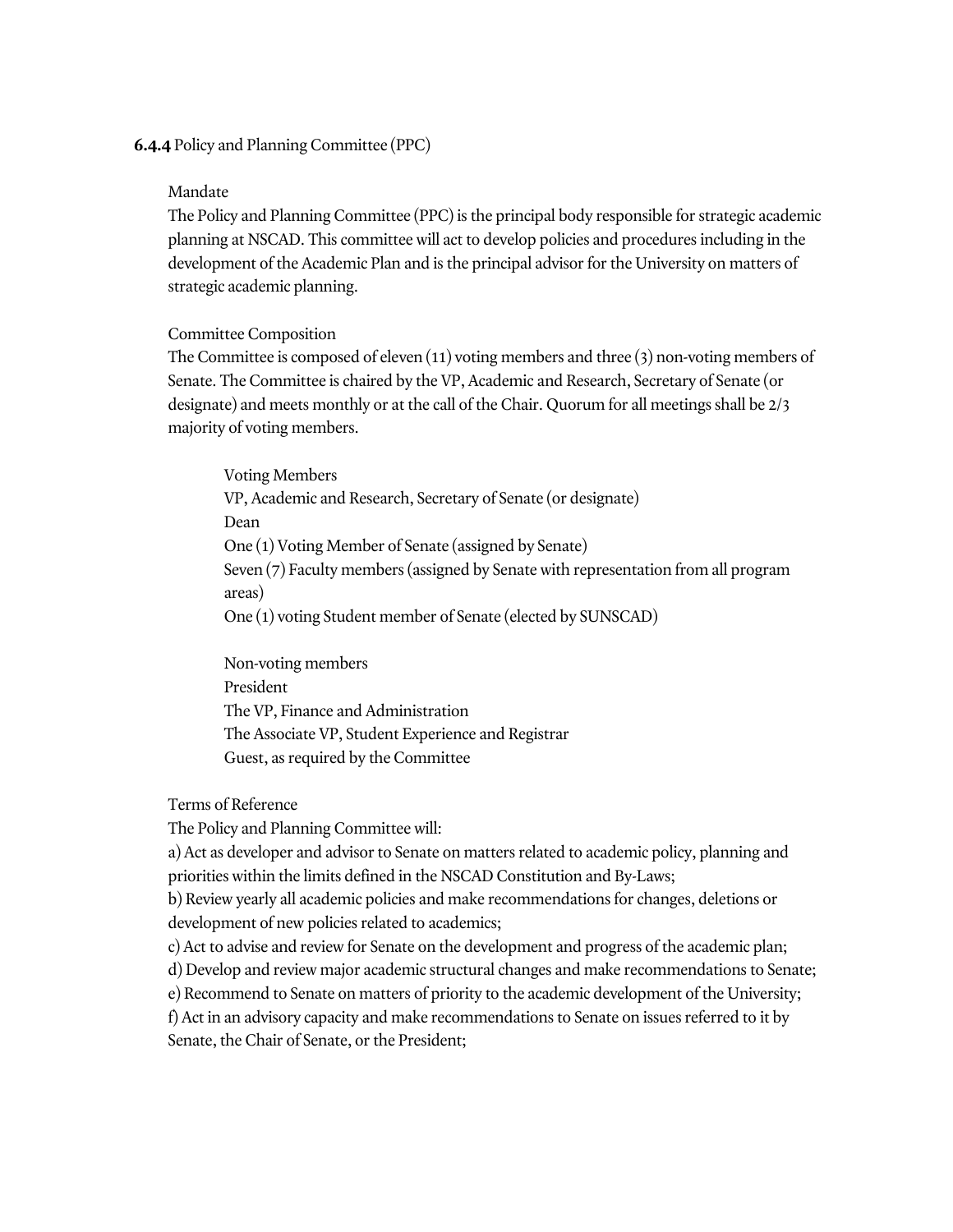g) Review annually and make recommendations to Senate on the structure, mandate, committee composition and effectiveness of the terms of reference of the Policy and Planning Committee (PPC).

#### **6.4.5** Senate Research Committee (SRC)

#### Mandate

The Senate Research Committee oversees and recommends to Senate on policies relating to research and grant activities and the development of programs that promote, support and celebrate highquality research. The committee will communicate with the University on matters of importance to scholarly work and its dissemination.

#### Committee Composition

The Committee is composed of  $\text{six}(6)$  voting members and one  $(1)$  non-voting member of Senate. The Committee is chaired by the VP, Academic and Research, Secretary of Senate (or designate) and meets monthly or at the call of the Chair. Quorum for all meetings shall be 2/3 majority of voting members.

Voting Members VP, Academic and Research, Secretary of Senate (or designate) Four (4) voting Faculty members of Senate One (1) voting Student member of Senate (elected by SUNSCAD)

Non-voting Members President Guest, as required by the Committee

Terms of Reference

The Senate Research Committee will:

a) Act as developer and advisor to Senate on matters related to research policy, planning and priorities within the limits defined in the NSCAD Constitution and By-Laws;

b) Advise Senate on internal and external policies and practices for ethical, regulatory and other issues related to research and scholarly work and its dissemination;

c) Advise Senate on internal and external funding of research and scholarly work;

d) Recommend to Senate on matters of priority and planning for research at the University including the establishment of research centres and institutes;

e) Review and report annually the activities of researchers, centres and institutes;

f) Act in an advisory capacity to Senate on issues referred to it by Senate, the Chair of Senate, or the President;

g) Review annually and make recommendations to Senate on the structure, mandate, committee composition and effectiveness of the terms of reference of the Senate Research Committee (SRC)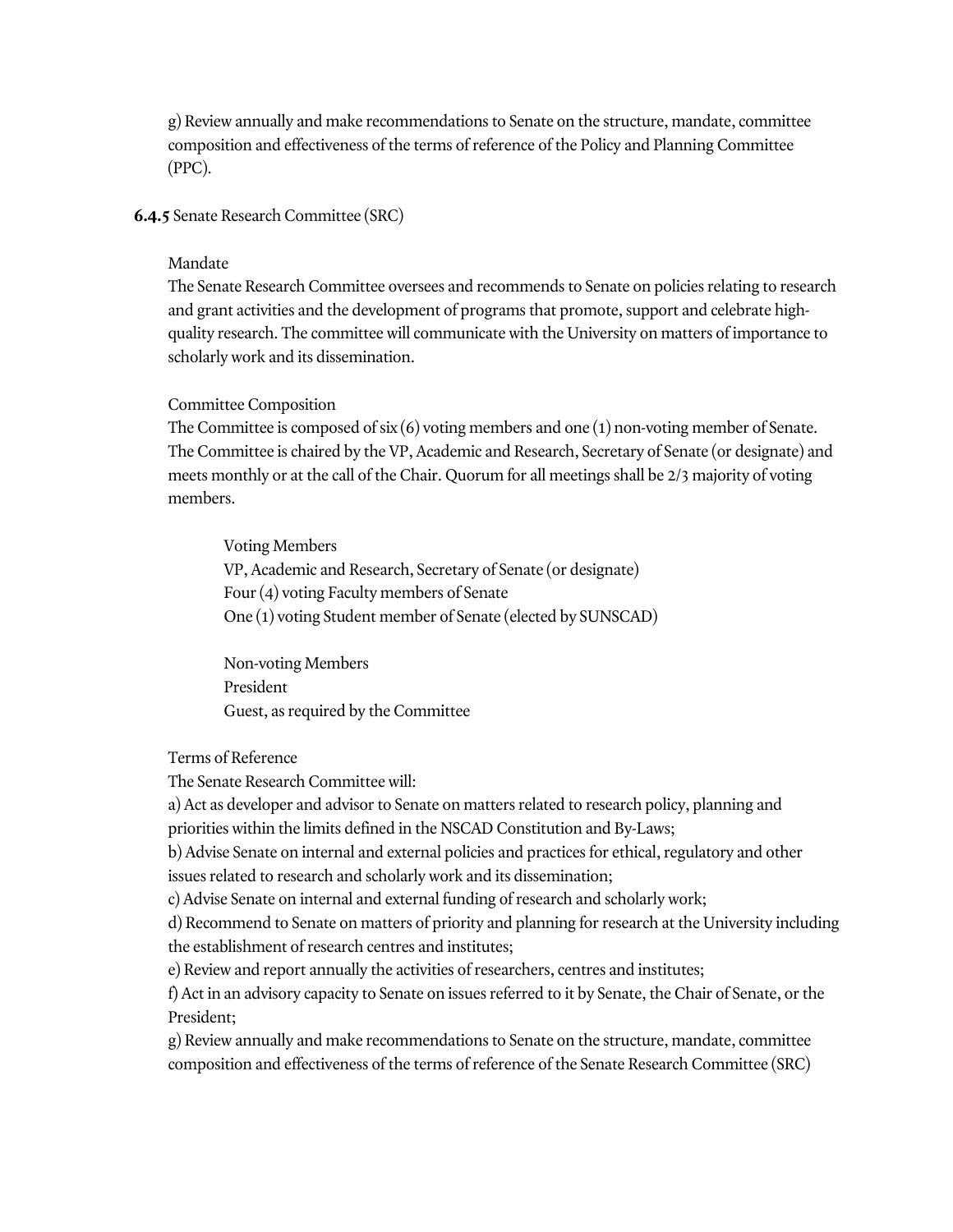### **6.4.6** Teaching and Learning Committee (TLC)

### Mandate

The Teaching and Learning Committee, in keeping with the goals, timelines and priorities of the Academic Plan, will review and prepare templates, and make recommendations on the structure of course outlines and other pedagogy tools. The principal work of the committee will be to support and develop effective resources for teaching and learning and contribute to institutional objectives for the University.

Subcommittees of TLC

- Off-Campus Subommittee (OC)
- Art Education Subommittee (AC)

## Committee Composition

The Committee is composed of nine (9) voting members and one (1) non-voting member of Senate. The Committee is chaired by a Senate member (assigned) and meets monthly or at the call of the Chair. Quorum for all meetings shall be 2/3 majority of voting members.

Voting Members

VP, Academic and Research, Secretary of Senate (or designate) Two (2) voting Faculty members of Senate (Assigned by Senate) Three (3) Faculty Members-at-Large (assigned by Senate) One (1) Regular Part-Time Faculty member of Senate Director of Teaching and Learning One (1) voting Student member of Senate (Assigned by SUNSCAD)

Non-voting Members Associate VP, Student Experience and Registrar Guest, as required by the Committee

Terms of Reference

The Teaching and Learning Committee will:

a) Promote excellence in teaching and learning for all programs within the University;

b) Assist in the development and review of the University's Academic Plan;

c) Review and prepare templates for course outlines and other tools; and will act in an advisory role on the development of institutional, divisional and course outcomes;

d) Review and advise Senate annually on the progress of the University's Academic Plan relative to the areas of this mandate;

e) Act to develop policies related to the quality and excellence of teaching for the University's Undergraduate and Graduate programs;

f) Act in an advisory capacity and make recommendations to Senate on issues referred to it by Senate, the Chair of Senate, or the President;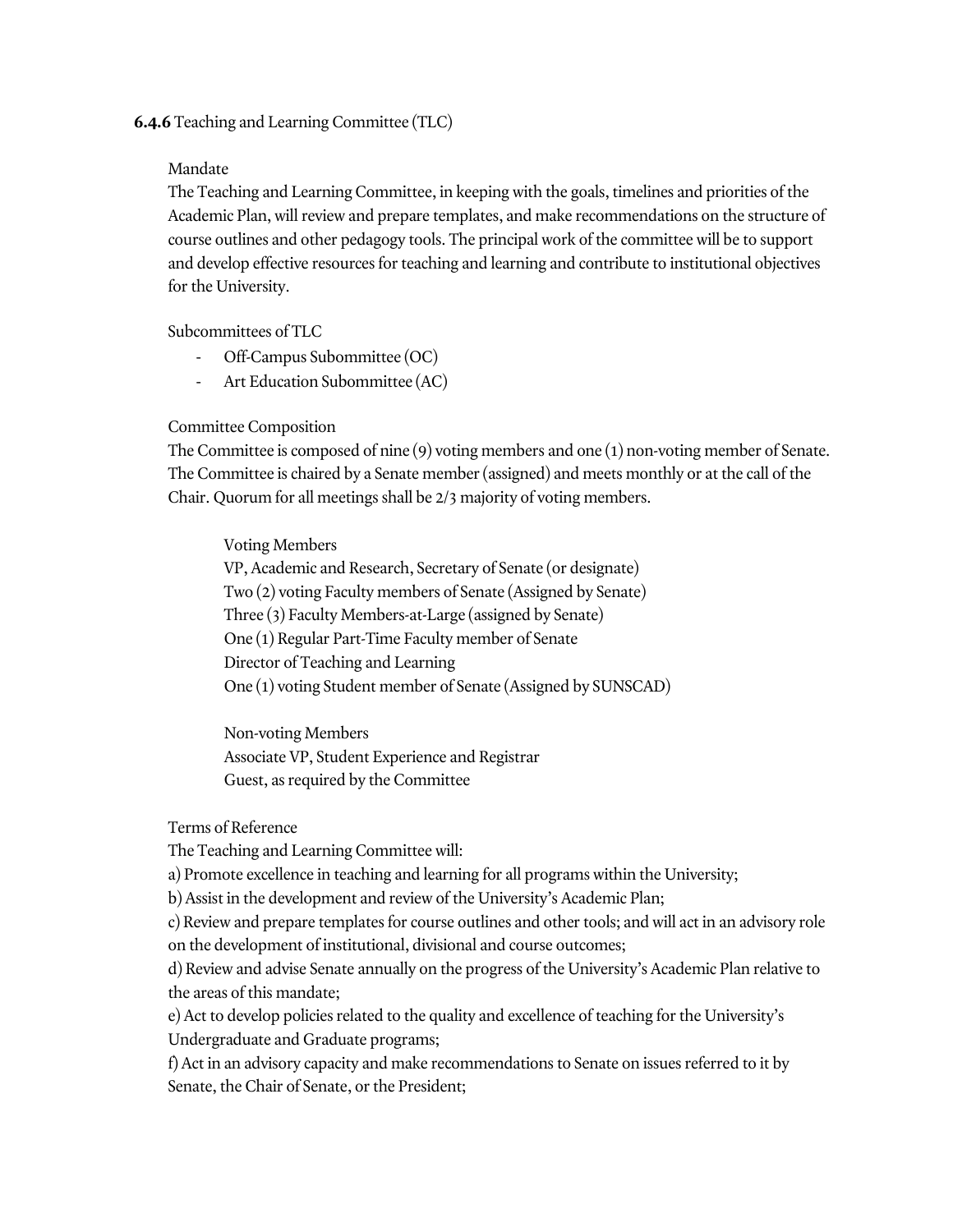g) Report on committee business to Senate two (2) times per year or as required by the work of the committee;

h) Review annually and make recommendations to Senate on the structure, mandate, committee composition and effectiveness of the terms of reference of the Teaching and Learning Committee.

Terms of Reference Subcommittees of TLC

### **6.4.6.1** Off-Campus Subcommittee (OC)

### Mandate

The Off-Campus Subcommittee supports opportunities for students to experience offcampus studies while ensuring a sound deliverable for academic work being performed for credit. The Subcommittee's main objectives are to oversee, review and revise as required policies and procedures for Off-Campus Study.

Off-Campus Study as defined as:

- Student Exchange
- Independent Study
- Internship
- Practicum
- Art In Schools Initiative
- Other opportunities that may arise

Subcommittee Composition, Meeting Frequency and Quorum The Subcommittee is composed of nine (9) voting members. The Subcommittee is chaired by the Coordinator Off-Campus, International and Advising (or designate) and meets as needed at the call of the Chair. Quorum for all meetings shall be 2/3 majority of voting members.

Voting Members

VP, Academic and Research (or designate) Associate VP, Student Experience and Registrar (or designate) Coordinator Off-Campus, International and Advising (Committee Chair) Five (5) Full Time Faculty representatives (from each Division) Student Union of NSCAD President (or designate)

## **6.4.6.2** Art Education Subcommittee (AC)

Mandate

To review existing, and propose new art education initiatives in NSCAD undergraduate and graduate programs and curricula.

Subcommittee Composition, Meeting Frequency and Quorum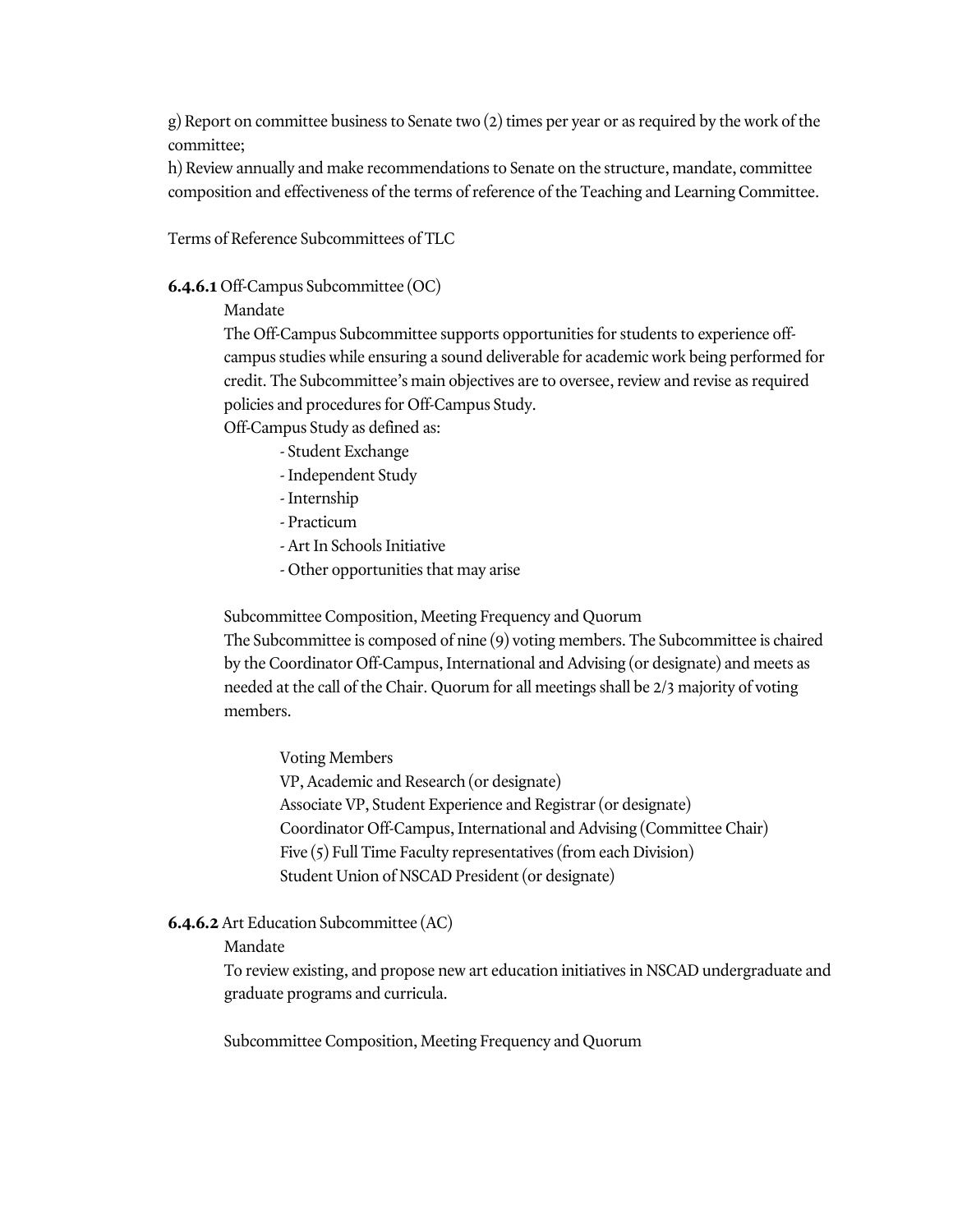The Subcommittee is composed of six (6) voting members. The Committee is chaired by the Director of MA in Art Education and meets as needed at the call of the Chair. Quorum for all meetings shall be 2/3 majority of voting members.

Voting Members VP, Academic and Research (or designate) Director of MA in Art Education One (1) voting Faculty member of Senate (Assigned by Senate) Two (2) Full Time Faculty representatives (assigned by Senate) Associate VP, Student Experience and Registrar (or designate)

## **6.4.7** Senate Graduate Committee (SGC)

## Mandate

The Senate Graduate Committee is the principal advisory body to Senate on for all graduate level programs. It is responsible for policy, planning, development and review from all sub-committees.

Subcommittee(s)

- Master of Design Subcommittee (MDes)
- Master of Fine Arts Subcommittee (MFA)

## Committee Composition

The Committee is composed of nine (9) voting members and two (2) non-voting members of Senate. The Committee is chaired by the Vice-Chair of Senate (or designate) and meets at the call of the Chair. Quorum for all meetings shall be 2/3 majority of voting members.

Voting Members VP, Academic and Research, Secretary of Senate (or designate) Vice-Chair of Senate (Chair of Committee) Five (5) Faculty Members (one from each Division) One (1) voting Faculty member (Senate assigned) One (1) voting Student member of Senate (assigned by SUNSCAD)

Non-voting members Associate VP, Student Experience and Registrar (or Designate) One (1) Assistant Registrar Guest, as required by the Committee

Terms of Reference

The Senate Graduate Committee will:

a) Advise Senate on all matters related to graduate level programs at NSCAD;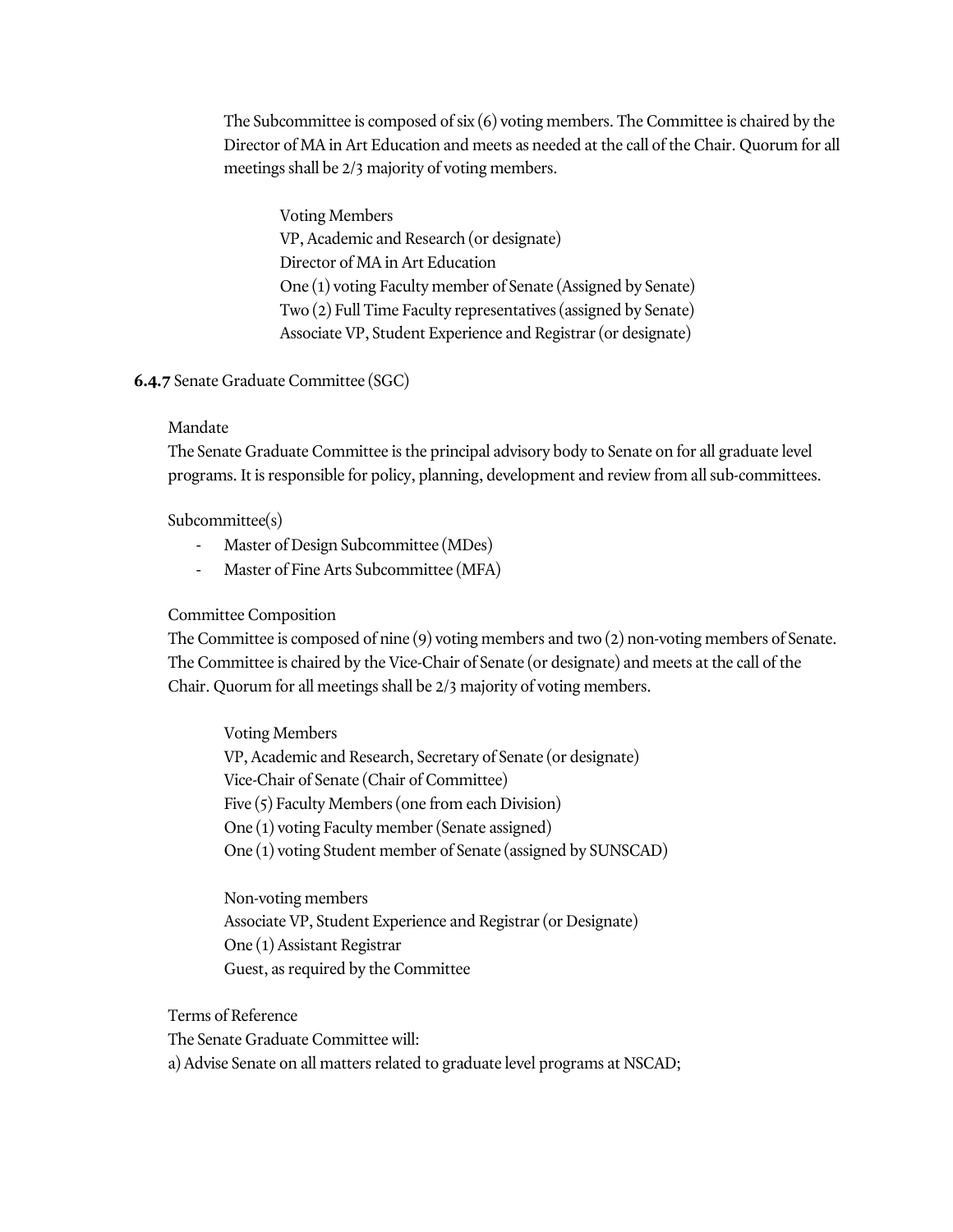b) Advise Senate on policies and practices related to graduate level program development and implementation;

c) Review all graduate level course development;

d) Review policies and procedures for recruitment and admission of Graduate students;

e) Reports on committee business to Senate four (4) times per year or as required by the work of the committee;

f) Act in an advisory capacity and make recommendations to Senate on matters related to policy and planning of graduate-level study and programs;

g) Act in an advisory capacity and make recommendations to Senate on such other issues which may be referred to it by Senate, the Chair of Senate, or the President;

h) Review annually and make recommendations to Senate on the structure, mandate, committee composition and effectiveness of the terms of reference of the Senate Graduate Committee.

Terms of Reference Subcommittees of SGC

### **6.4.7.1** Master of Design Subcommittee (MDes)

Mandate

The Subcommittee oversees and recommends policies relating to the MDes and the Post Baccalaureate Certificate in Design (PBAC) programs; meets regularly to discuss matters of program curriculum, structure and policy; serves the teaching and learning interests of MDes students in all aspects of the Program's operation; makes recommendations on graduate admissions, including the Post Baccalaureate Certificate in Design; recommends the awarding of entrance scholarships, and oversees student performance reviews. Student representative on the subcommittee shall not participate in the student performance reviews. Under the authority of Senate, the subcommittee shall approve new topics courses within designated topic courses and report to Senate.

Subcommittee Composition, Meeting Frequency and Quorum The subcommittee is composed of four (4) voting members. The Subcommittee is chaired by the Master of Design Program Director and meets as needed at the call of the Chair. Quorum for all meetings shall be 2/3 majority of voting members.

Voting Members Master of Design Program Director (Subcommittee Chair) Chair of the Design Division One (1) (at least) full-time Design faculty member elected by the Division One (1) graduate student from the Master of Design Program, elected by the graduate students in the Program

**6.4.7.2** Master of Fine Arts Subcommittee (MFA) Mandate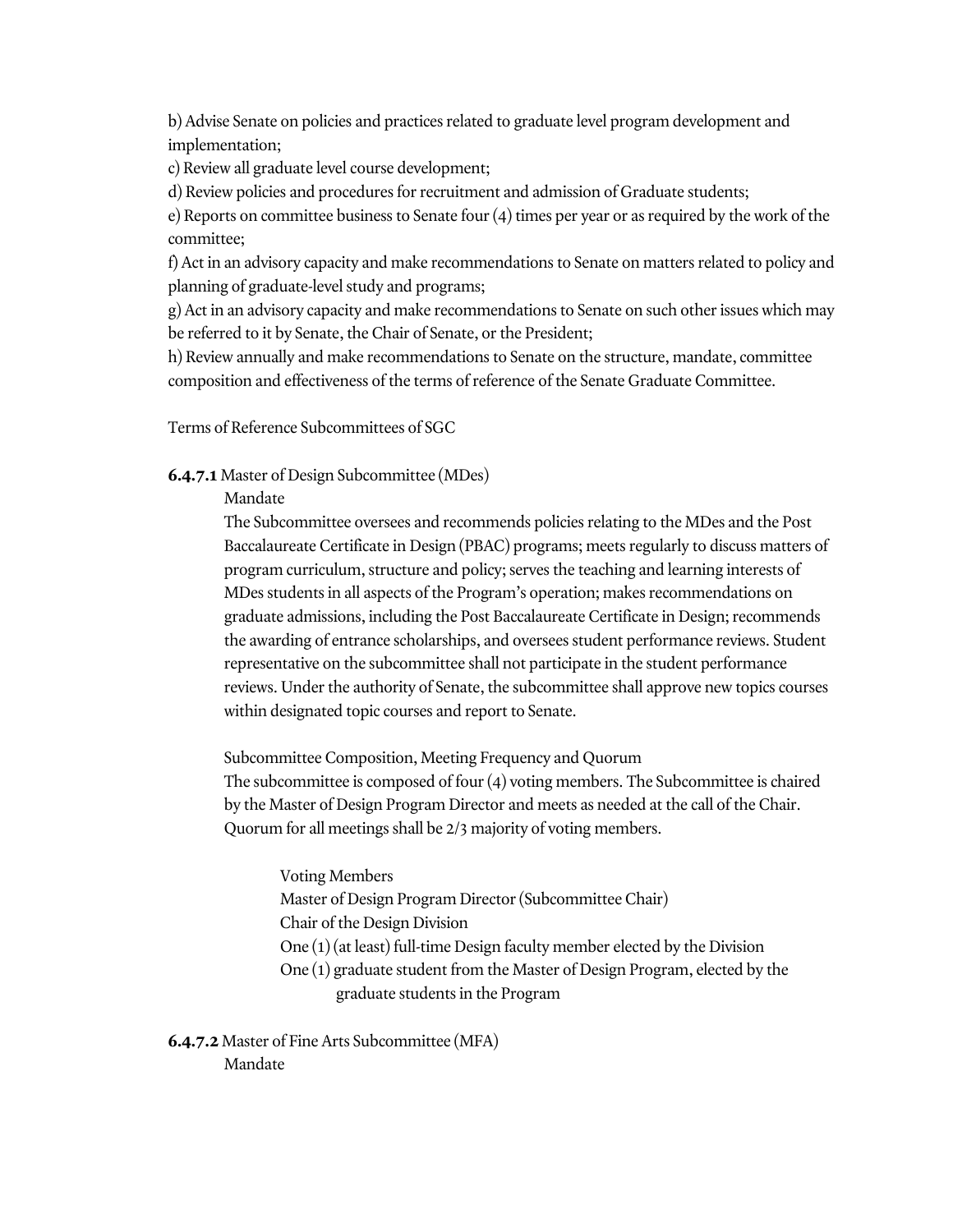The Subcommittee meets to discuss matters of programing, curriculum, structure and policy; serves the interests of Master of Fine Arts students in all aspects of the Program's operation; oversees and approves recommendations on Master of Fine Arts admissions, and makes recommendations on Master of Fine Arts entrance scholarships. Under the authority of Senate, the subcommittee shall approve new topics courses within designated topic courses and report to Senate.

Subcommittee Composition, Meeting Frequency and Quorum The subcommittee is composed of seven (7) voting members. The subcommittee is chaired by the Master of Fine Arts Program Director and meets as needed at the call of the Chair. Quorum for all meetings shall be 2/3 majority of voting members.

Voting Members Master of Fine Arts Program Director (Committee Chair) Four (4) (elected members from each of the following Divisions; Craft, Art History and Contemporary Culture, Fine Arts, and Expanded Media) One (1) first-year Master of Fine Arts student One (1) second-year Master of Fine Arts student.

### **6.4.8** Undergraduate Curriculum Committee (UCC)

#### Subcommittee

- BFA Interdisciplinary Subcommittee

#### Mandate

To review all course proposals, changes, deletions, and general curricular concerns of the Undergraduate program, with the exception of those specifically the responsibility of Faculty Forum. The Committee will prepare these proposals for presentation and vote to Senate.

#### Committee Composition

The Committee is composed of eight (8) voting members and two (2) non-voting members of Senate. The Committee is chaired by the Vice-Chair of Senate (or designate) and meets at the call of the Chair. Quorum for all meetings shall be 2/3 majority of voting members.

Voting Members VP, Academic and Research, Secretary of Senate (or designate) Dean (in the absence of the VP, Academic and Research) Vice-Chair of Senate (Chair of Committee) Five (5) Faculty Members (assigned by Senate with representation from all program areas) One (1) voting student member of Senate (assigned by SUNSCAD)

Non-voting members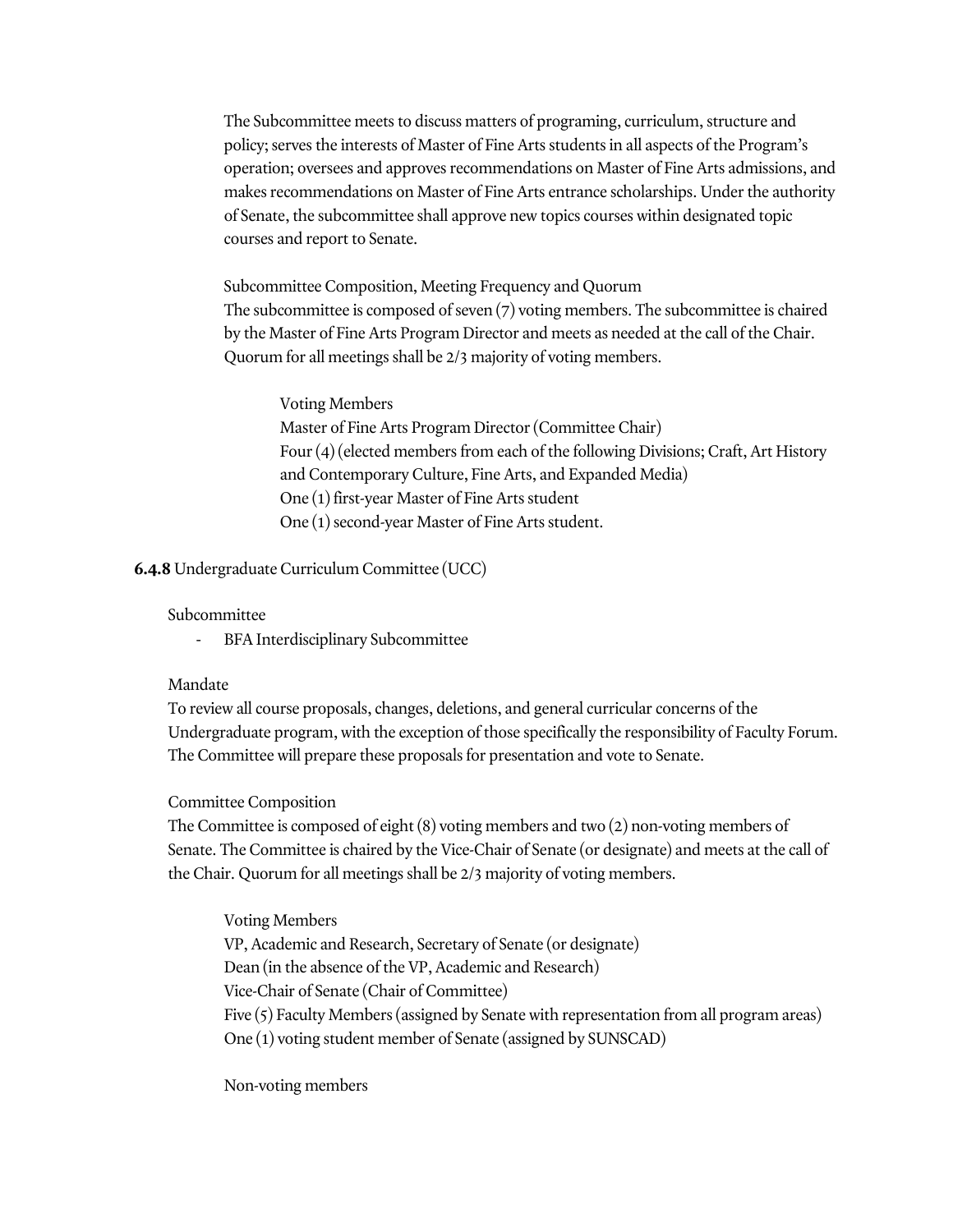Associate VP, Student Experience and Registrar (or designate) One (1) Assistant Registrar Guest, as required by the Committee

Note: The Dean is not counted in the calculation of voting members of Undergraduate Curriculum Committee (UCC)

Terms of Reference

The Undergraduate Curriculum Committee will;

a) Review all new courses, changes to existing courses and undergraduate curriculum, and prepare and recommend to Senate for approval using Senate policies and guidelines;

b) Approve, under the authority of Senate, new topics courses within designated topic courses and report to Senate;

c) Recommend to Senate on policies and procedures pertaining to undergraduate programs and courses;

d) Report to Senate four (4) times per year on committee business or as required by the work of the committee;

e) Review annually and make recommendations to Senate on the structure, mandate, committee composition and effectiveness of the terms of reference of the Undergraduate Curriculum Committee.

Terms of Reference Subcommittees of UCC

## **6.4.8.1** BFA Interdisciplinary Subcommittee

Mandate

The BFA Interdisciplinary Subcommittee meets to provide oversight, develop curriculum, structure and policy for the Interdisciplinary program.

Subcommittee Composition, Meeting Frequency and Quorum

The Subcommittee is composed of nine (9) voting members. The Subcommittee is chaired by an assigned Senate member and meets as needed at the call of the Chair. Quorum for all meetings shall be 2/3 majority of voting members.

Voting Members VP, Academic and Research (or designate) Four (4) Division Chairs (Fine Arts, Expanded Media, Craft, Art History and Contemporary Culture) One (1) Faculty representative of Foundation One (1) voting Faculty member of Senate (assigned by Senate) One (1) voting Student member of Senate (assigned by SUNSCAD)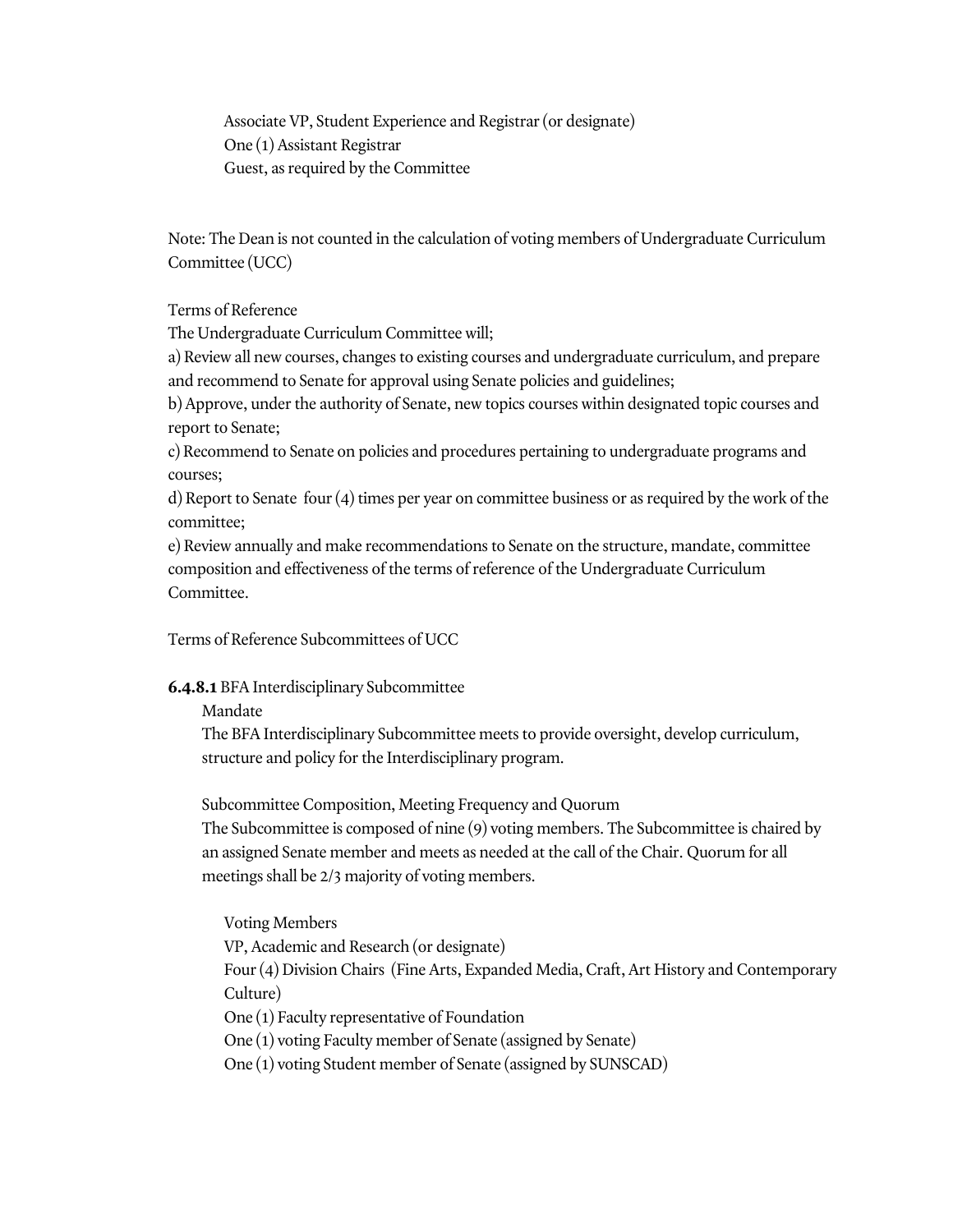Non-Voting Member Associate VP, Student Experience and Registrar (or designate)

#### **6.4.9** Scholarship and Awards Committee (SAC)

#### Mandate

The Scholarship and Awards Committee's responsibilities include the recommending of students to Senate for scholarships, awards and bursaries on behalf of the University as per the criteria of each individual scholarship, award or bursary and the principles outlined in the terms of reference. The committee will also review all matters, policies and procedures relating to awards, scholarships and bursaries.

#### Committee Composition

The Committee is composed of nine (9) voting members and one (1) non-voting member of Senate. The Committee is chaired by the Associate VP, Student Experience and Registrar and meets monthly or at the call of the Chair. Quorum for all meetings shall be 2/3 majority of voting members.

#### Voting Members

VP, Academic and Research, Secretary of Senate (or designate) Associate VP, Student Experience and Registrar (Chair of Committee) One (1) voting Faculty member of Senate (assigned by Senate) Five (5) Faculty members assigned by Senate (preferably with representation from all program areas) One (1) voting Student member of Senate (assigned by SUNSCAD)

Non-voting members Manager of Financial Aid and Student Counselling Guest, as required by the Committee

Terms of Reference

The Scholarship and Awards Committee will:

a) Act in an advisory capacity and make recommendations to Senate on all matters related to the awarding of scholarships, awards and bursaries;

b) Recommend to Senate the awarding of all scholarships, awards and bursaries for the University as per the individual criteria of each;

c) Review and develop policies and principles for the awarding of scholarships, awards and bursaries;

d) Report committee business to Senate as required by the work of the committee no less than two (2) times per year, prepared by the Chair of the Committee;

f) Will act in an advisory capacity and make recommendations to Senate on issues referred to it by Senate, the Chair of Senate, or the President;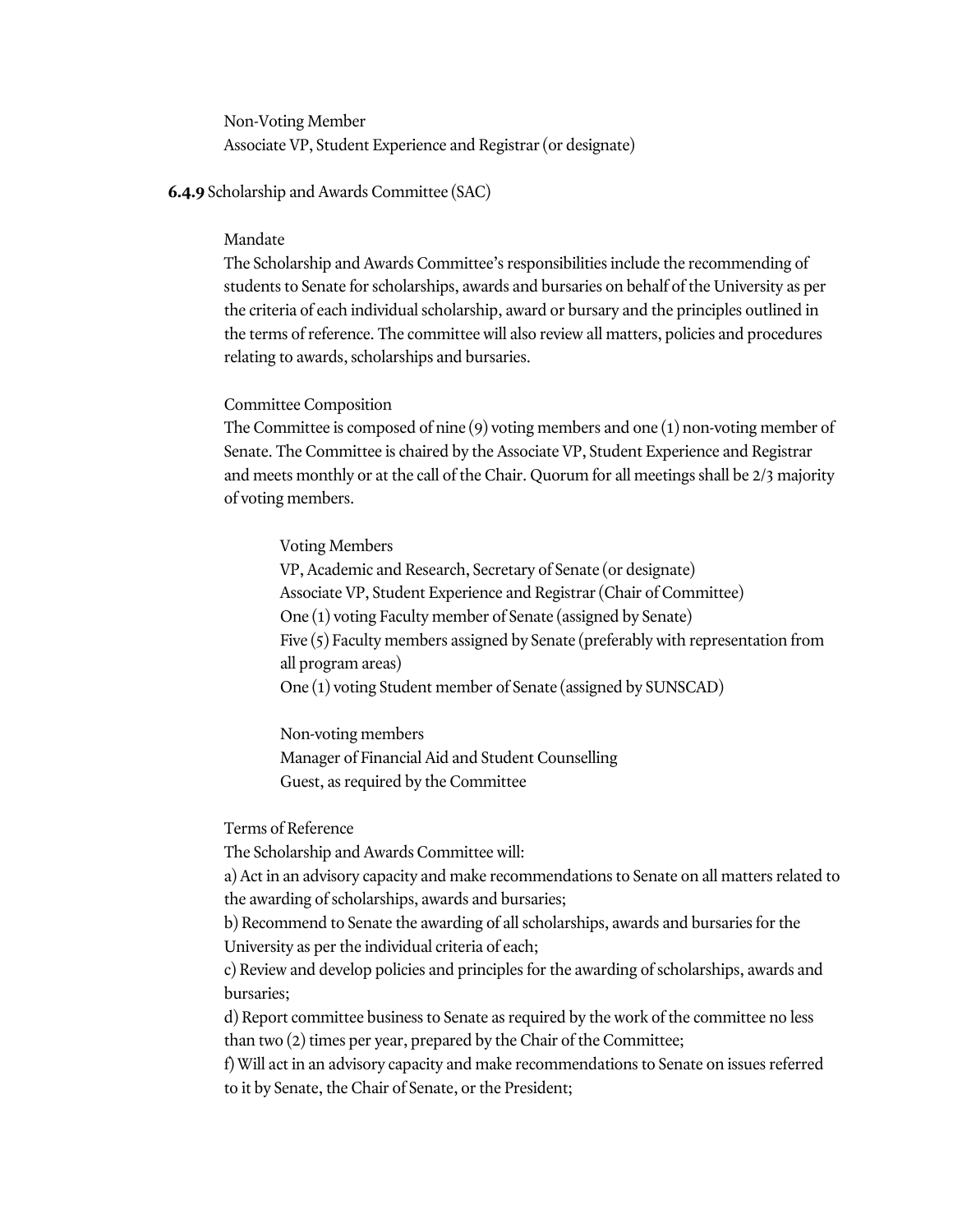g) Review annually and make recommendations to Senate on the structure, mandate, committee composition and effectiveness of the terms of reference of the Scholarship and Awards Committee.

Note: At no time will the Scholarship and Awards Committee award more than is eligible to be allocated for any award, bursary or scholarship.

Committee principles for recommending awards, scholarships and bursaries

- The Committee shall award scholarships balancing two priorities, thereby ensuring the funds distributed are  $(1)$  benefitting an optimum number of students while  $(2)$ attracting and retaining students of exceptional merit. To achieve this balance, on a semi-annual basis, the Committee may choose to set limits on the number of scholarships or the total dollar amount awarded to each student.
- Scholarship awards based only on academic merit shall be determined by Grade Point Average, making an application process redundant.
- Scholarship awards requiring criteria indicated by the donor, other than, or in addition to, the consideration of a Grade Point Average, shall require an application process that includes the donor's criteria in addition to relevant full-time/part-time faculty and Division consultation.

The Scholarship and Awards Committee will continue to review the process for distributing awards.

Items for review within this process may include updating requirements, equitable distribution, the publication of former recipients and the inclusion of MFA, MDes and MA in Art Education students.

## **6.4.10** Undergraduate Admissions Committee (UAC)

## Mandate

The Committee is responsible for overseeing, evaluating and implementing regulations and policies with regard to the admission of Undergraduate students to the University.

## Committee Composition

The Committee is composed of nine (9) voting members and three (3) non-voting members. The Committee elects a Chair from the voting members and meets monthly or at the call of the Chair. Quorum for all meetings shall be 2/3 majority of voting members.

Voting Members VP, Academic and Research (Secretary of Senate)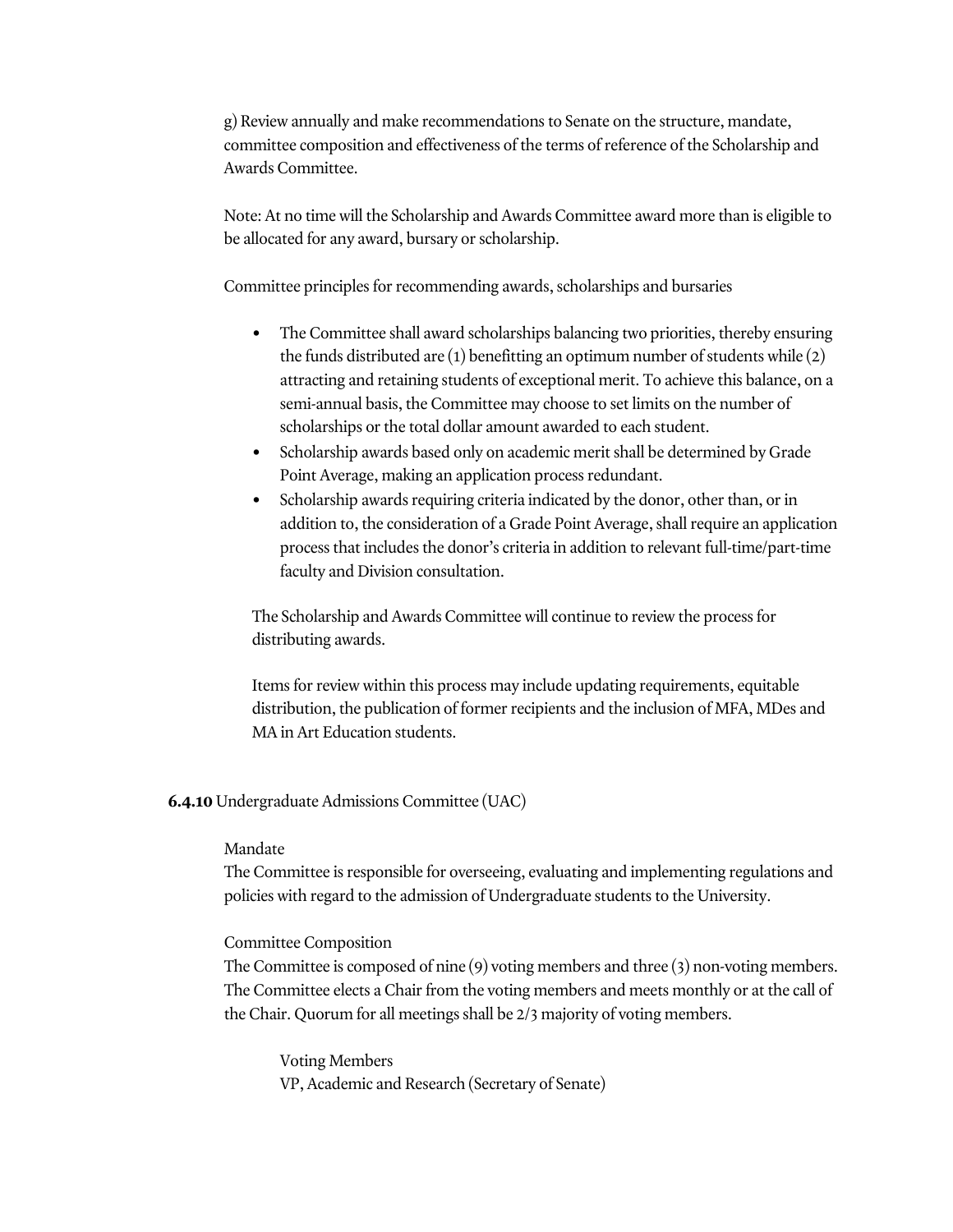Seven (7) Faculty Representatives assigned (Fine Arts, Craft, Art History and Contemporary Culture, Expanded Media, Design, Foundations) One (1) Student member of Senate (elected by SUNSCAD)

Non-voting members Associate VP, Student Experience and Registrar Director of Admission Services Academic Affairs Officer Guest, as required by the Committee

Terms of Reference

The Undergraduate Admissions Committee will:

a) Advise Senate on all matters related to the admission of Undergraduate students to the University;

b) Review and recommend to Senate policies, regulations and procedures related to admissions, admission process and admission standards for all Undergraduate programs; c) Evaluate all applications for admission to the university in accordance with all University policies;

d) Act in an advisory capacity and make recommendations to Senate on matters related to policy, planning and academic governance when required;

e) Act in an advisory capacity and make recommendations to Senate on such other issues which may be referred to it by Senate, the Chair of Senate, or the President;

f) Report to Senate twice per year or as required by the work of the committee;

g) Review annually and make recommendations to Senate on the structure, mandate, committee composition and effectiveness of the terms of reference of the Undergraduate Admissions Committee.

# **Article 7: Other Committees of Senate**

**7.1** Senate may establish *ad hoc* committees to perform specific tasks not assigned to Standing Committees;

- **7.2** Ad hoc committees of Senate shall be chaired by a member of Senate and may include other members of the College community, but may also include a majority of members who are not Faculty Members;
- **7.3** Ad hoc committees of Senate, at the time they are established, shall be given a clear and specific mandate and proposed membership;
- **7.4** Ad hoc committees shall dissolve when they have completed their assigned business and reported to Senate, or at the end of the academic year, whichever comes first.

## **Article 8: Amendments**